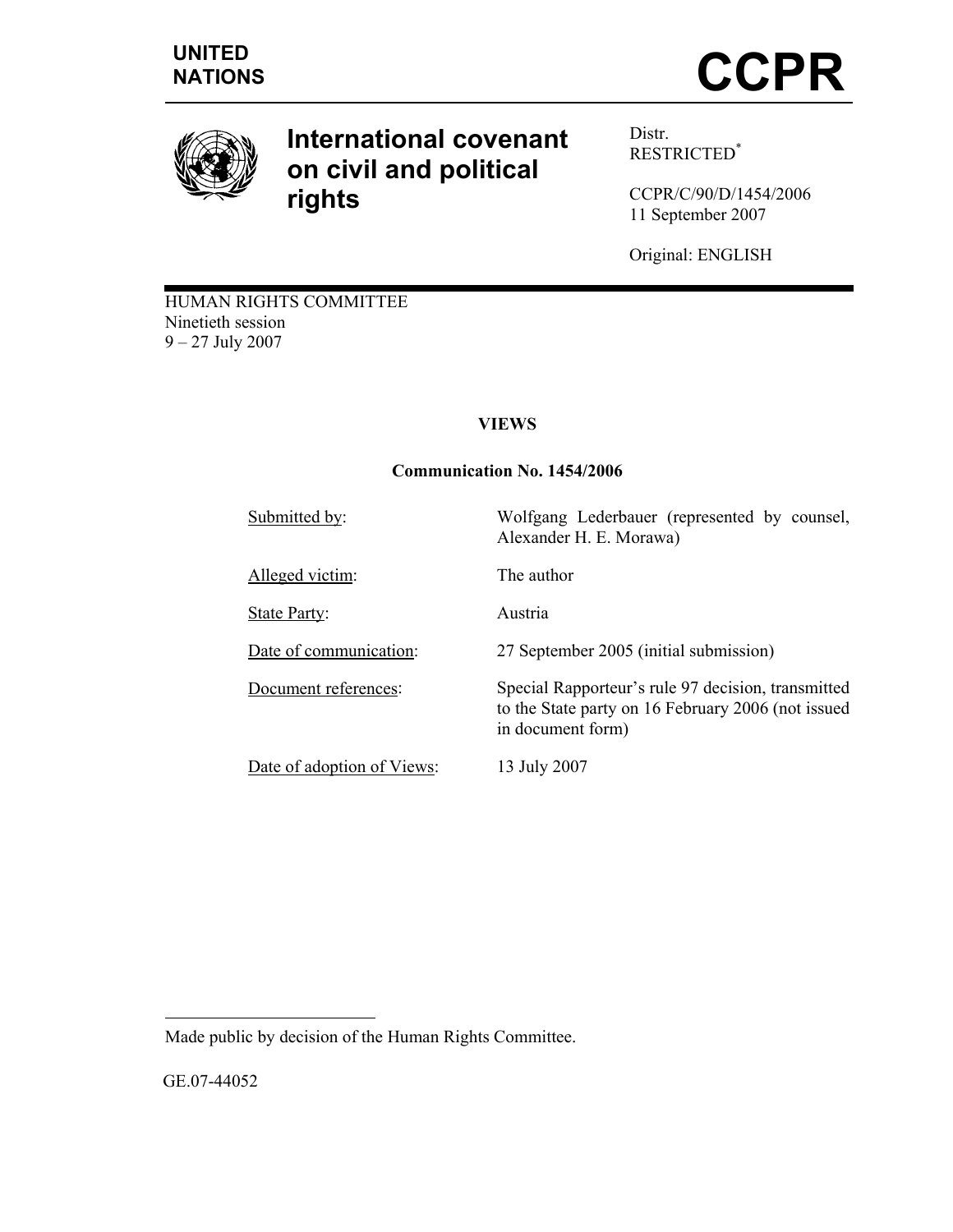*Subject matter:* Disciplinary dismissal of civil servant for managing private company

 *Substantive issues:* Right to a fair and public hearing by an independent and impartial tribunal – Delay in proceedings – Right to equality before the law and equal protection of the law

 *Procedural issues:* Admissibility *ratione personae* and *ratione materiae* – Level of substantiation of claim – State party reservation to article 5  $(2)$  (a) of the Optional Protocol – Exhaustion of domestic remedies

 *Articles of the Covenant:* 14, paragraph 1; 26

 *Articles of the Optional Protocol:* 1, 2, 3 and 5, paragraph 2 (a) and (b)

 On 13 July 2007, the Human Rights Committee adopted the annexed text as the Committee's Views, under article 5, paragraph 4, of the Optional Protocol in respect of communication No. 1454/2006.

# [ANNEX]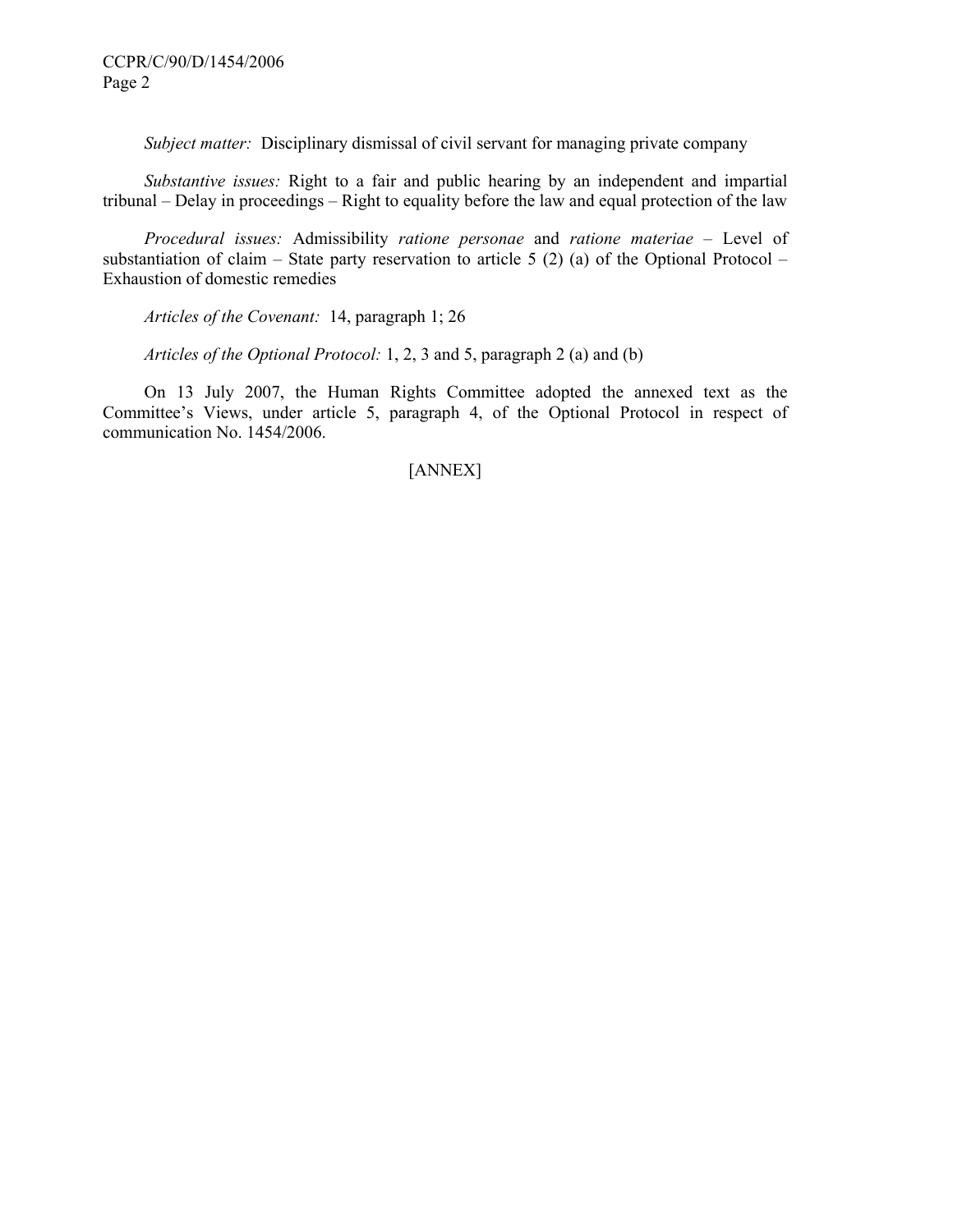#### **ANNEX**

Views of the Human Rights Committee under article 5, paragraph 4, of the Optional Protocol to the International Covenant on Civil and Political rights

Ninetieth session

concerning

## **Communication No. 1454/2006\*\***

| Submitted by:          | Wolfgang Lederbauer (represented by counsel,<br>Alexander H. E. Morawa) |
|------------------------|-------------------------------------------------------------------------|
| Alleged victim:        | The author                                                              |
| State Party:           | Austria                                                                 |
| Date of communication: | 27 September 2005 (initial submission)                                  |

The Human Rights Committee, established under article 28 of the International Covenant on Civil and Political Rights,

Meeting on 13 July 2007,

 Having concluded its consideration of communication No. 1454/2006, submitted to the Human Rights Committee on behalf of Mr. Wolfgang Lederbauer under the Optional Protocol to the International Covenant on Civil and Political Rights,

 Having taken into account all written information made available to it by the author of the communication, and the State party,

Adopts the following:

 $\overline{a}$ 

## **Views under article 5, paragraph 4, of the Optional Protocol**

1. The author of the communication is Wolfgang Lederbauer, an Austrian national. He claims to be a victim of violations by Austria<sup>1</sup> of his rights under article 14, paragraph 1, read alone as

<sup>\*\*</sup> The following members of the Committee participated in the examination of the present communication: Mr. Abdelfattah Amor, Mr. Prafullachandra Natwarlal Bhagwati, Ms. Christine Chanet, Mr. Yuji Iwasawa, Mr. Edwin Johnson, Mr. Walter Kälin, Mr. Ahmed Tawfik Khalil, Mr. Rajsoomer Lallah, Mr. Michael O'Flaherty, Ms. Elisabeth Palm, Mr. Rafael Rivas Posada, Sir Nigel Rodley, Mr. Ivan Shearer and Ms. Ruth Wedgwood.

The text of an individual opinion signed by Committee member Ms. Ruth Wedgwood is appended to the present document.

<sup>&</sup>lt;sup>1</sup>The Covenant and the Optional Protocol entered into force for Austria on 10 December 1978 and on 10 March 1988, respectively. Austria entered the following reservation upon ratification of the Optional Protocol: "On the understanding that, further to the provisions of article 5 (2) of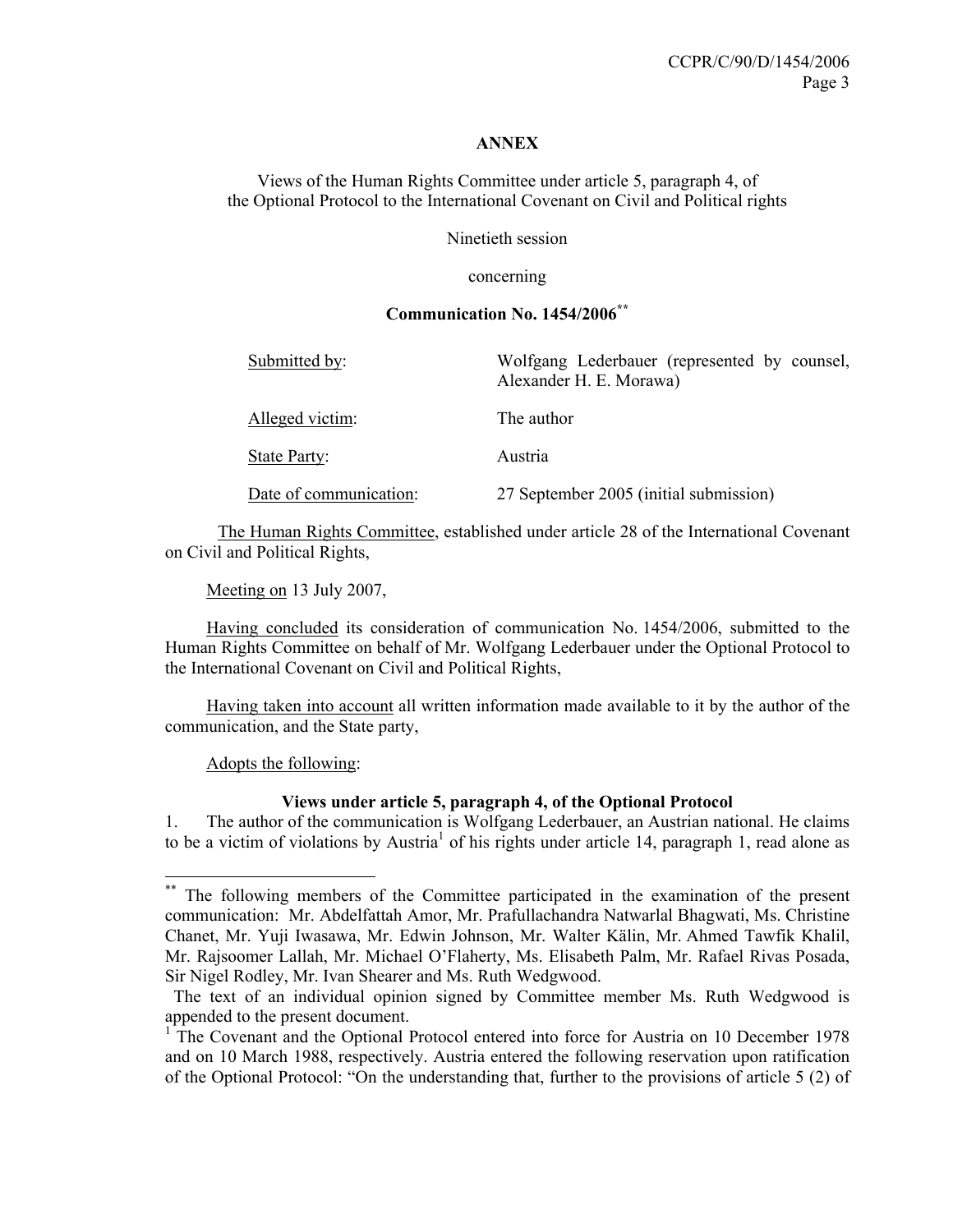well as in conjunction with article 2, paragraph 1, and article 26 of the International Covenant on Civil and Political Rights (the Covenant). He is represented by counsel, Alexander H. E. Morawa.

# **Factual background**

l

2.1 In 1981, the author joined the staff of the Austrian General Audit Office (GAO) (*Rechnungshof).* He was assigned to a department auditing public hospitals. In 1985, he invented a system of ecologically sound wall elements for soundproofing highways and railroad tracks which he named "Ecowall". He informed the GAO of his invention and designated his wife to act as trustee of the patents.

2.2 In 1989, the author founded, and his wife became the sole shareholder of, a limited liability company named "Econtract". When he and his wife divorced, the ownership of the company and the patents were transferred to the author, who appointed Mr. E. L. as chief executive officer and informed the GAO of the changed circumstances.

2.3 In 1993, when the GAO inquired into his involvement in the marketing of licenses to install "Ecowall" systems, the author submitted a statement to the President of the GAO, in which he criticized the fact that innovations in the soundproofing of transportation corridors were impeded by the predominance of a few large corporations. Subsequently, "Econtract" made several bids for projects in Austria, including the construction of soundproofing of a track operated by the Federal Railroad Corporation.

2.4 In 1994, the author and E. L. each contacted the chairperson of a Parliamentary Inquiry Commission established to look into alleged irregularities related to the construction of a public motorway, Mr. W., to inform him about "Ecowall" as an alternative to the standard soundproofing systems marketed by other corporations. Unknown to E. L., a journalist of the magazine "Profil" had listened to his conversation with Mr. W. Despite the author's assurances that he had fully informed the GAO and its President about his ownership of the "Ecowall" patents and of "Econtract", "Profil" and other newspapers subsequently published articles criticizing the alleged incompatibility with his function as a senior staff member of the GAO.

2.5 On 30 August 1994, the President of the GAO temporarily suspended the author, as there were sufficient grounds to suspect that his private business activities, in particular his involvement in marketing the "Ecowall" project, were incompatible with his function as a civil servant and in breach of Article 126 of the Federal Constitution Act, which provides that members of the GAO must not participate in the management of profit-oriented companies, $\frac{2}{3}$  as well as Section 43 (1) and (2) of the Federal Civil Servants Act.

the Protocol, the Committee provided for in Article 28 of the Covenant shall not consider any communication from an individual unless it has been ascertained that the same matter has not been examined by the European Commission on Human Rights established by the European Convention for the Protection of Human Rights and Fundamental Freedoms."

 $2^2$  Art. 126 of the Austrian Federal Constitutional Act reads: "No member of the GAO may be a participant in the management and administration of enterprises subject to control by the GAO.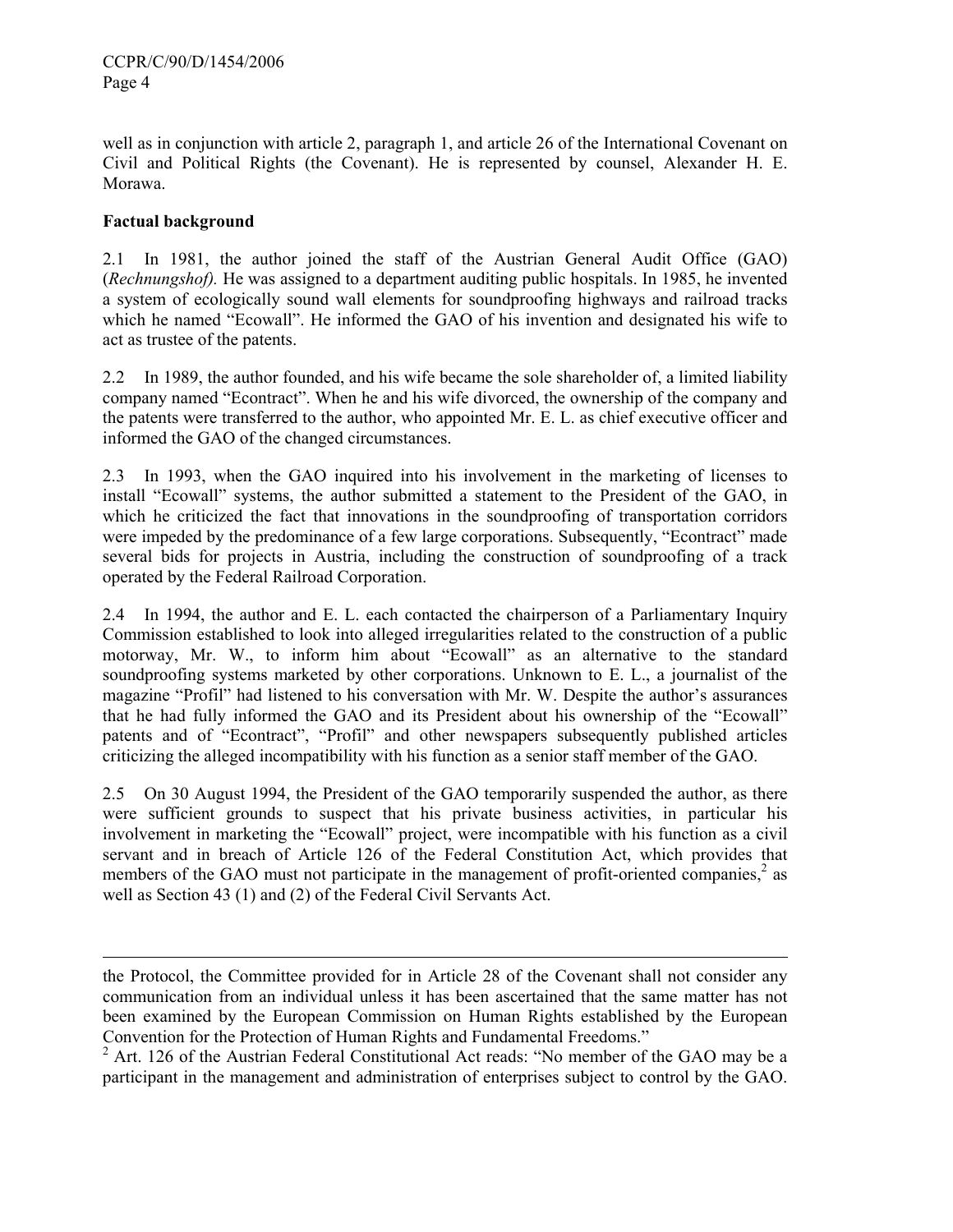2.6 On 1 September 1994, without hearing the author, the President of the GAO issued a decree ("first decree") prohibiting the author from participating in the management and administration of "Econtract" and from further engaging in the marketing of "Ecowall". On 20 September 1994, the author appealed against the decree. The GAO did not take action until 2 June 2000, when the author filed a complaint regarding the inactivity of the GOA with the High Administrative Court, which in turn ordered the GAO to take action within three months. On 18 September 2000, the GAO issued a new decree ("second decree") merely repeating the previous one. On 18 October 2000, the author appealed to the High Administrative Court, arguing that the GAO had not provided him with an opportunity to be heard, nor investigated to what extent it had known about his involvement with "Econtract". On 31 October 2000, he supplemented his appeal, asking the Court to hold an oral hearing. By letter of 30 June 2005, the President of the third Senate of the High Administrative Court asked him whether he still was interested in obtaining a decision on his appeal against the decree, which could not alter the final decision taken in the disciplinary proceedings. On 14 July 2005, the author reiterated his interest in a decision by the Court, which then revoked the decree on 27 September 2005.

2.7 On 10 October 1994, the President of the GAO filed a disciplinary complaint against the author, based on Article 126 of the Federal Constitution Act, Sections 43 (1) and (2) *et seq.* of the Federal Civil Servants Act, and the following charges: Participation in the management of "Econtract"; failure to provide medical justification for sick leave and to report for duty during regular office hours on certain days; and non-compliance with instructions received from his superiors. On 11 November 1994, the Disciplinary Commission instituted disciplinary proceedings against him. On 23 December 1994, the author complained to the Constitutional Court alleging violations of his rights to equal treatment before the law and to a lawful judge. On 6 March 1995, the Constitutional Court decided not to deal with the complaint. On 31 May 1995, the President of the GAO amended the disciplinary complaint against the author with additional charges.

2.8 On 13 October 1994, the Disciplinary Commission permanently suspended the author, based on Article 126 of the Federal Constitution Act, and reduced his salary by one-third. On 19 December 1994, the Disciplinary Appeals Commission rejected his appeal. On 6 February 1995, he appealed this decision to the High Administrative Court, requesting an oral hearing and arguing that the GAO had been informed about his involvement with "Econtract" and that it took action only after the media criticized his activities, and without hearing him as a party. On 29 November 2002, the Court rejected the appeal. At the same time, it found that the issue of an oral hearing did not arise, as the matter fell outside the scope of article 6 of the European Convention on Human Rights.

2.9 On 21 December 1995 and 6 March 1996, the author asked for his suspension to be lifted, arguing that it gradually became a *de facto* punishment. The Disciplinary Appeals Commission rejected his requests on 25 January and 10 April 1996, respectively. On 7 June 1996, he complained to the High Administrative Court; this complaint was dismissed on 19 December 2002.

Just as little may a member of the GAO participate in the management and administration of any other enterprises operating for profit."

-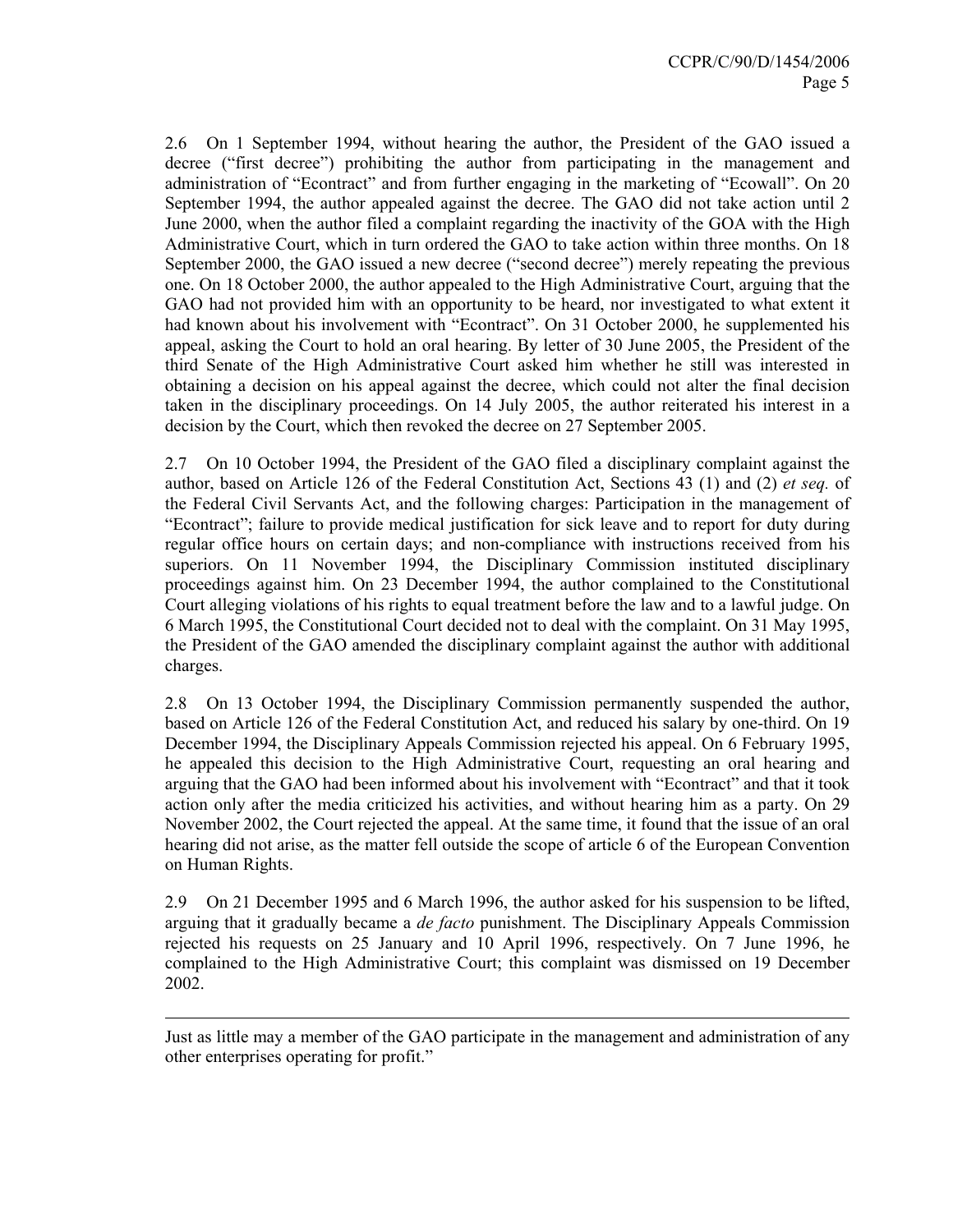2.10 On 20 May 1997, after the author had requested the President of the National Council (the lower house of Parliament) and the leaders of the four political parties in Parliament to investigate his case, the Disciplinary Commission "hastily" issued a decision scheduling a disciplinary hearing. The Commission was chaired by Mr. P. S., who worked at the GAO as head of the department responsible for auditing the Austrian Federal Railway Administration and the public High-Speed Railway Corporation.

2.11 On 30 May 1997, the author challenged the chairman of the Disciplinary Commission, P. S., for bias, as P. S. was auditing the same agencies which routinely installed those conventional soundproofing materials which the author had criticized and sought to improve with his invention. On 3 July 1997, he filed a complaint against the decision of the Disciplinary Commission scheduling a disciplinary hearing with the Constitutional Court, alleging violations of his rights to equal treatment and to a fair trial before a lawful judge and again challenging P. S. The Constitutional Court refused to deal with the complaint, which was subsequently transferred to the High Administrative Court and dismissed by the Court on 27 June 2001.

2.12 On 6 October 1997, the author requested access to the case file before the Disciplinary Commission based on "a reasonable suspicion" that certain documents had been suppressed or ignored. On 14 October 1997, the Commission rejected his request arguing that its members were "entitled to keep their individual reasoning and voting […] secret from the parties of the disciplinary proceedings. This is *a fortiori* required since […] members of the Disciplinary Commission and the parties are members of the staff of the same government agency and therefore presumably in constant contact with one another. Their professional contacts could be adversely affected by the parties' knowledge about their reasoning and voting […], which would contravene the legitimate interest of each member of the Disciplinary Commission to avoid disturbances in their work environment. […] Alleged discrepancies of the disciplinary file or other irregularities may be raised in an appeal." The decision of the Disciplinary Commission was not subject to appeal.

2.13 Following the media coverage of the author's activities and the initiation of disciplinary proceedings against him, "Econtract" received no further orders for the "Ecowall" system. A freight company filed criminal charges against the author and E. L. over an unpaid bill. On 18 November 1998, the Regional Criminal Court of Vienna convicted the author of negligently causing the insolvency of a company and sentenced him to a suspended prison term of five months. On 6 July 1999, the Vienna Court of Appeals dismissed his appeal.

2.14 Based on a notification from the Vienna Regional Criminal Court that Criminal proceedings had been initiated against the author, the President of the GAO, on 9 November 1998, brought another disciplinary complaint against the author, charging him with negligently causing the insolvency of a company as well as damage to his creditors.

2.15 In the meantime, it was discovered that a memorandum from a staff member of the GAO dated 18 February 1993, on the compatibility of the author's private business activities with his official function had been removed from his personnel file, together with accompanying documents. Among these documents were a statement of the author, received by the GAO on 16 July 1993, explaining the extent of his involvement with "Econtract" and, in particular, a draft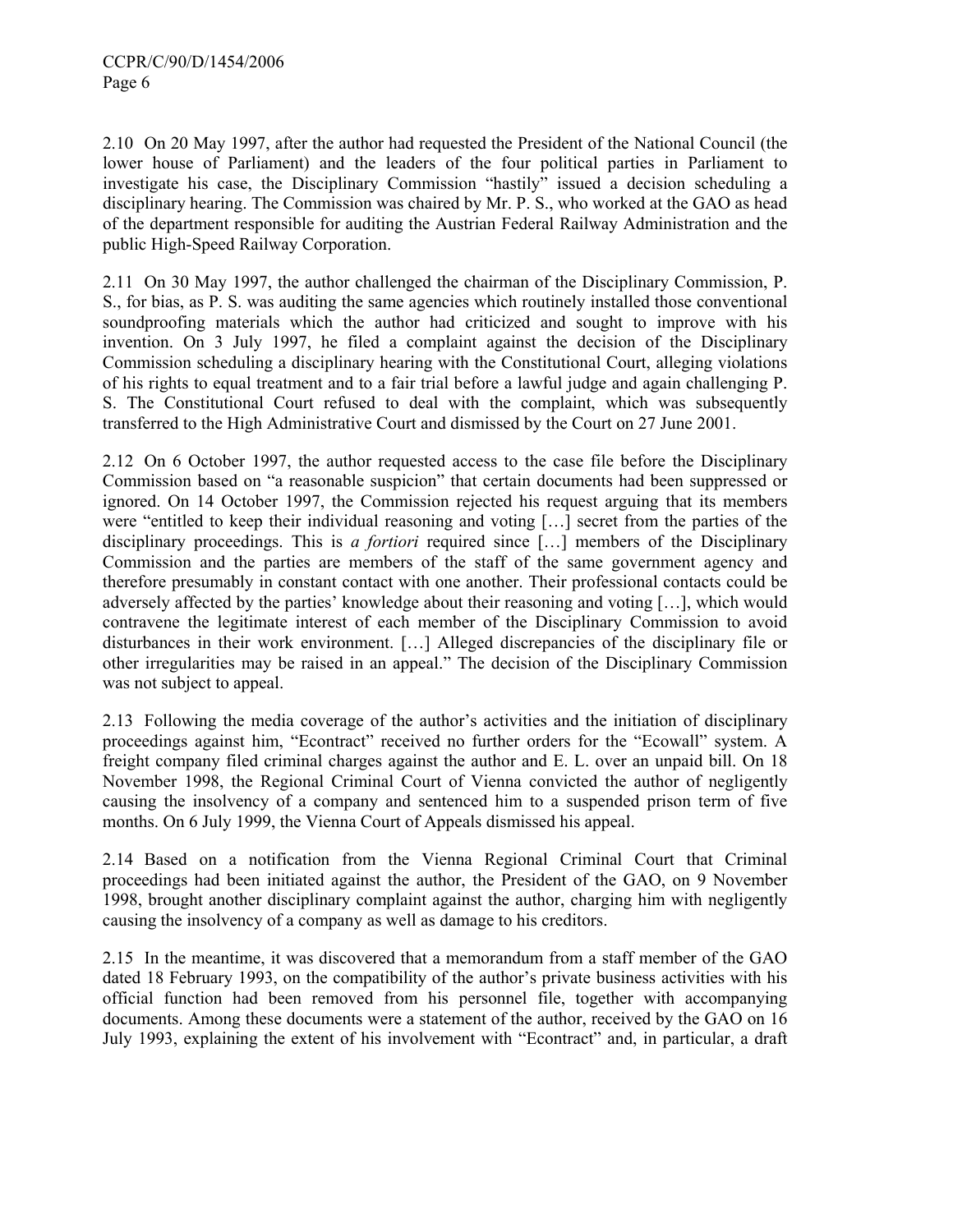order concluding that the author's business activities were incompatible with Article 126 of the Federal Constitutional Act.

2.16 On 27 January 1999, the author requested the Disciplinary Commission to reopen the first set of disciplinary proceedings with a view to discontinuing them, arguing that the newly discovered documents proved that the GAO had been fully informed, as early as 1993, about his involvement with "Econtract", that he had complied with his reporting duties, and that he could reasonably expect that the fact that no order had been issued prohibiting him to continue his activities meant that the GAO did not find these activities objectionable.

2.17 On 23 February 1999, the Disciplinary Commission initiated a second set of disciplinary proceedings against the author. His appeal against this decision was dismissed by the Disciplinary Appeals Commission on 13 June 1999. On 24 August 1999, the Disciplinary Commission informed the author that it would not hold any further oral hearings and that it would render a written decision. On 26 August 1999, the author requested an oral hearing and again challenged the chairman, P. S., who was subsequently replaced by another chairman.

2.18 On 13 December 1999, the Disciplinary Commission found the author guilty of disciplinary offences and dismissed him from civil service. It observed that it "was obliged to adhere to the legally binding findings of fact of a criminal court," and that it had based its decision only on the charges for which the author had been found guilty by the criminal courts. It added that the author's oral testimony would not have led to the discovery of additional facts relevant to the Commission's decision.

2.19 The author appealed this decision on 1 and 14 January 2000, invoking due process rights, and requested an oral hearing before the Disciplinary Appeals Commission, which dismissed his appeal on 13 June 2000 without hearing him, considering that Article 6 of the European Convention on Human Rights was inapplicable in disciplinary proceedings. On 21 July 2000, the author filed a complaint with the Constitutional Court, alleging breaches of his rights to equal treatment and to a fair trial and challenging as unconstitutional that the Disciplinary Commission should be bound by the findings of criminal courts. On 25 September 2001, the Constitutional Court dismissed the complaint, arguing that it had no prospect of success and since it did not raise issues of constitutional law.

2.20 Parallel to the proceedings before the Constitutional Court, the author, on 21 July 2000, appealed to the High Administrative Court, claiming that the decision confirming his dismissal from civil service was made without a fair and public hearing, including an oral hearing, as required by article 6 of the European Convention. He submitted that dismissal from service was such a severe disciplinary sanction that it came within the scope of Article 6 of the European Convention and warranted a right to be heard in person. The author asked the Court to hold an oral hearing, arguing that, in the absence of such hearing, he would be deprived of an opportunity to present his defence.

2.21 On 31 January 2001, the High Administrative Court dismissed the appeal. Based on the assumption that the author's competencies in the GAO included auditing "construction projects in the area of roads and railroads," it concluded that his private business activities were closely related to his official duties as an auditor. By reference to the judgement of the European Court of Human Rights in *Pellegrin v. France*, the Court rejected his request for an oral hearing,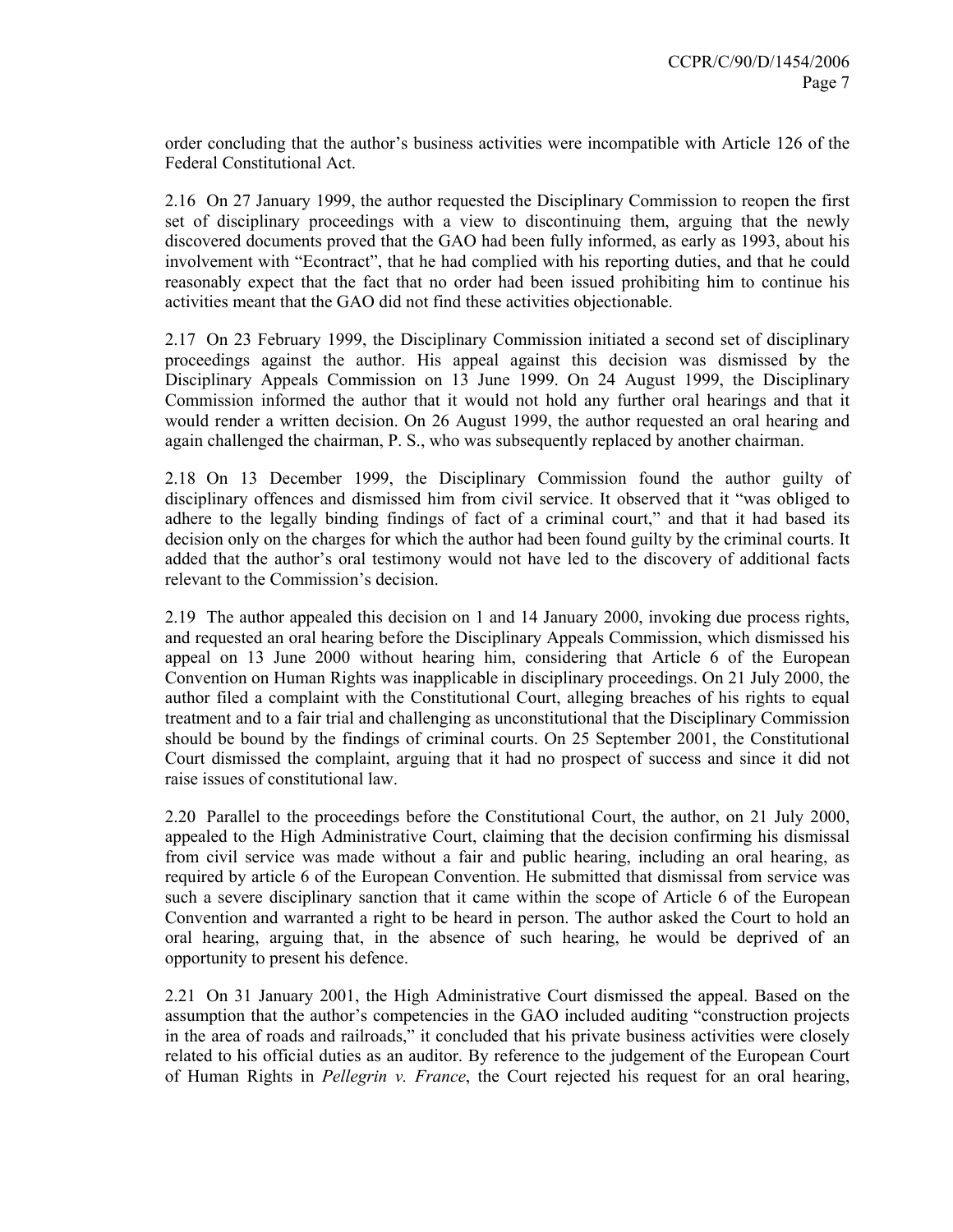observing that article 6 of the European Convention was inapplicable, given that the author was a civil servant exercising competencies of a public-law character. On 5 June 2001, the author requested the High Administrative Court to review its judgement and challenged the members of the Senate that had decided his case for bias. On 22 January 2002, a differently constituted Court rejected the challenge.

2.22 On 31 December 2002, the author asked the High Administrative Court to reopen the proceedings concerning his suspension and dismissal, claiming procedural irregularities and a violation of his right to an oral hearing. On 27 February 2003, the Court rejected the request to reopen the proceedings concerning his suspension, arguing that the author had sufficient opportunity to submit his arguments in writing and that there was no duty to hear him as a party or to ask him for further written observations. On 27 March 2003, it rejected his request to reopen the proceedings concerning his dismissal, for the same reasons.

2.23 On 1 January 2000,<sup>3</sup> 12 December 2000 and 13 March 2001,<sup>4</sup> and 4 March 2002,<sup>5</sup> the author submitted complaints to the European Court of Human Rights, alleging breaches of his rights under article 6 of the European Convention on Human Rights, in particular his right to a fair trial within a reasonable period of time. The Court joined several of these applications and rejected them as inadmissible *ratione materiae*,<sup>6</sup> by reference to *Pellegrin v. France*.<sup>7</sup>

# **The complaint**

3.1 The author claims that the composition and lack of independence of the Disciplinary Commission, the rejection of his repeated requests for an oral hearing before the Disciplinary Commission, the Disciplinary Appeals Commission and the High Administrative Court, the lack of publicity of the proceedings before the Disciplinary Commission and the Disciplinary Appeals Commission, and the long delays in the proceedings before the High Administrative Court, as well as between the filing of the disciplinary complaint and the initiation of disciplinary proceedings, violated his rights under article 14, paragraph 1, read alone as well as in conjunction with article 2, paragraph 1, and article 26 of the Covenant.

3.2 The author submits that the members of the Disciplinary Commission trying his case were neither independent nor impartial. Pursuant to Section 98 (2) of the Federal Civil Servants Act, members of disciplinary commissions must belong to the same government department as the accused. Although Section 102 (2) of the Act provides that commission members are "independent, while performing their duties," the author considers this presumption a mere fiction, since: (a) the members of the Disciplinary Commission trying his case continued to serve as civil servants under the authority of the President of the GAO and continued to be bound by

<sup>&</sup>lt;sup>3</sup> Application No. 57822/00

 $4$  Application No. 73230/01

<sup>5</sup> Application No. 13874/02

<sup>&</sup>lt;sup>6</sup> See European Court of Human Rights, decision on admissibility (Application No. 73230/01), dated 26 February 2002; decision on admissibility (Application No. 13874/02), dated 27 June 2002.

<sup>7</sup> European Court of Human Rights, judgment of 8 December 1999, *Pellegrin v. France* (Application No. 28541/95), 1999-VIII Reports, at para. 67.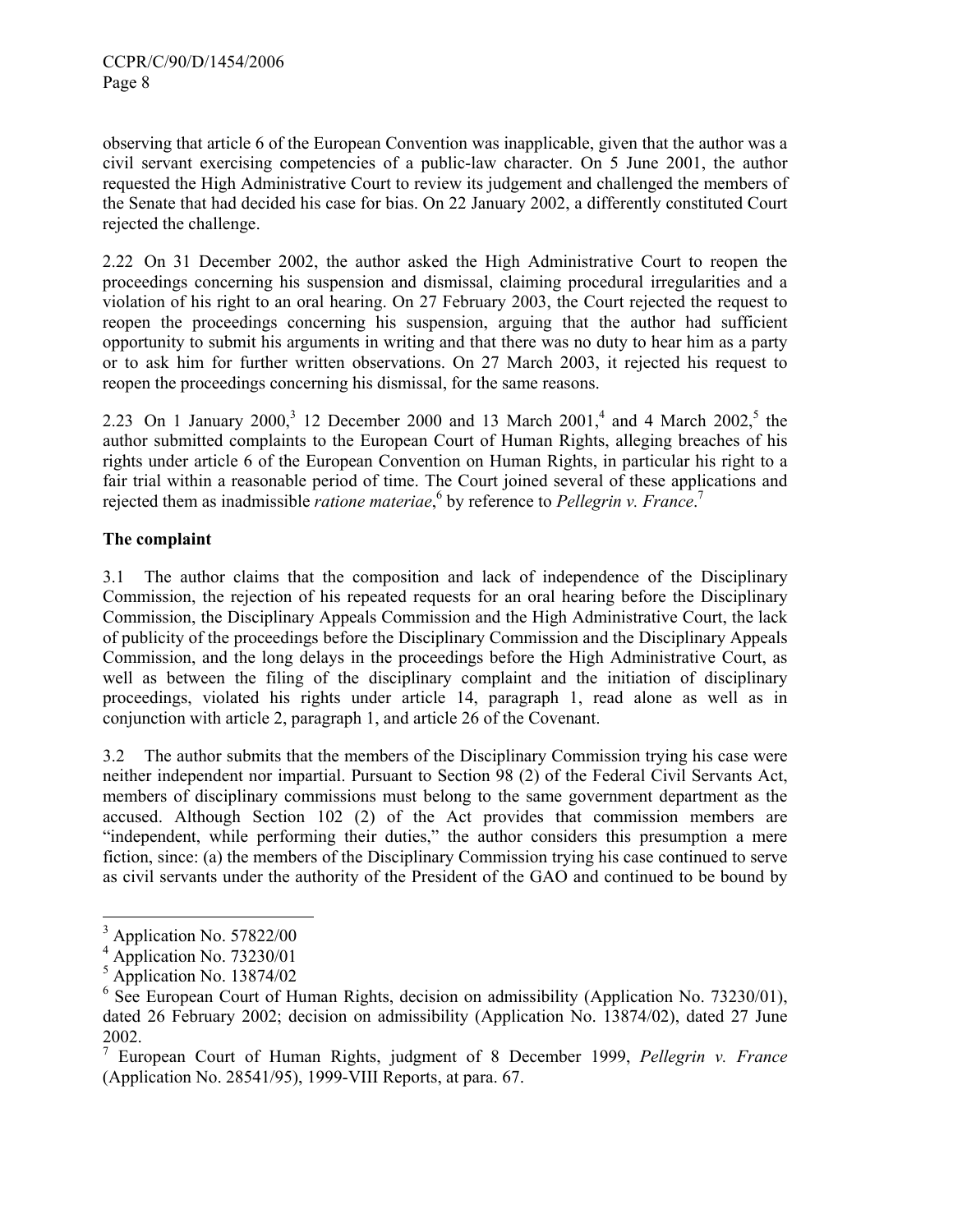his orders, save in matters related to the disciplinary proceedings; (b) they were colleagues on the same career track as the author, competed with him for promotions and regularly interacted with him professionally; (c) they were potentially exposed to the internal politics within the GAO and to pressure from the very persons who had initiated the disciplinary proceedings against him.

3.3 The author submits that the chairperson of the Disciplinary Commission was biased against him, as head of the section in the GAO that audits public railroad companies, given the author's criticism of the practice of purchasing overpriced soundproofing walls, while ignoring alternative solutions such as his invention. One of the projects for which "Econtract" had submitted a bid, concerned the soundproofing of a rail track operated by the public railroad company that P. S. had audited. He criticizes that, although he challenged P. S. "at the very beginning of the hearings" and in his initial complaint to the Disciplinary Commission and the Constitutional Court against the order dated 20 May 1997 of the Disciplinary Commission scheduling a disciplinary hearing, P. S. was not replaced until the very end of the proceedings, after the last formal hearing had taken place.

3.4 The author argues that the appeals bodies' failure to replace P. S. earlier in the proceedings amounts to a violation of his right to an independent and impartial tribunal, protected by article 14, paragraph 1. The fact that, unlike the general workforce, civil servants were excluded from having their case reviewed by the ordinary courts constitutes a violation of article 26.

3.5 In the author's view, the rejection of his repeated requests for an oral hearing by the Disciplinary Commission, the Disciplinary Appeals Commission and the High Administrative Court, on the ground that article 6 of the European Convention on Human Rights is inapplicable in disciplinary proceedings, violated his right to an oral hearing under article 14, paragraph  $1<sup>8</sup>$ Neither the Disciplinary Appeals Commission nor the High Administrative Court qualified or acted as tribunals within the meaning of article 14 in his case. While the Disciplinary Appeals Commission rejected his appeal without a hearing, the High Administrative Court's review was limited to questions of law.

3.6 The author recalls that article 14, paragraph 1, requires a number of conditions including expeditious procedure<sup>9</sup> and that unreasonable procedural delays violate that provision.<sup>10</sup> He also recalls that it took the High Administrative Court more than seven years to decide on his complaint against the decision suspending him from office, which is unreasonable delay. No action was taken by the Court between 6 February 1995, when he filed the complaint, and 17 July 2002, when the Court held its first session. No remedy was available to challenge the Court's inactivity.

3.7 The author submits that the six and a half years it took the High Administrative Court to decide on his complaint against the Disciplinary Appeals Commission's decision of 10 April 1996 rejecting his request to lift his suspension also is unreasonable delay. No action was taken

 $\overline{a}$ 

<sup>8</sup> The author refers to Communication No. 1015/2001, *Perterer v. Austria*, at para. 9.3.

<sup>9</sup> The author refers to Communication No. 207/1986, Yves *Morael v. France*, at para. 9.3.

<sup>&</sup>lt;sup>10</sup> The author refers to Communications No. 203/1986, *Muñoz Hermoza v. Peru*, at paras. 11.3 and 12; No. 238/1987, *Floresmilio Bolaños v. Ecuador*, at para. 8.4.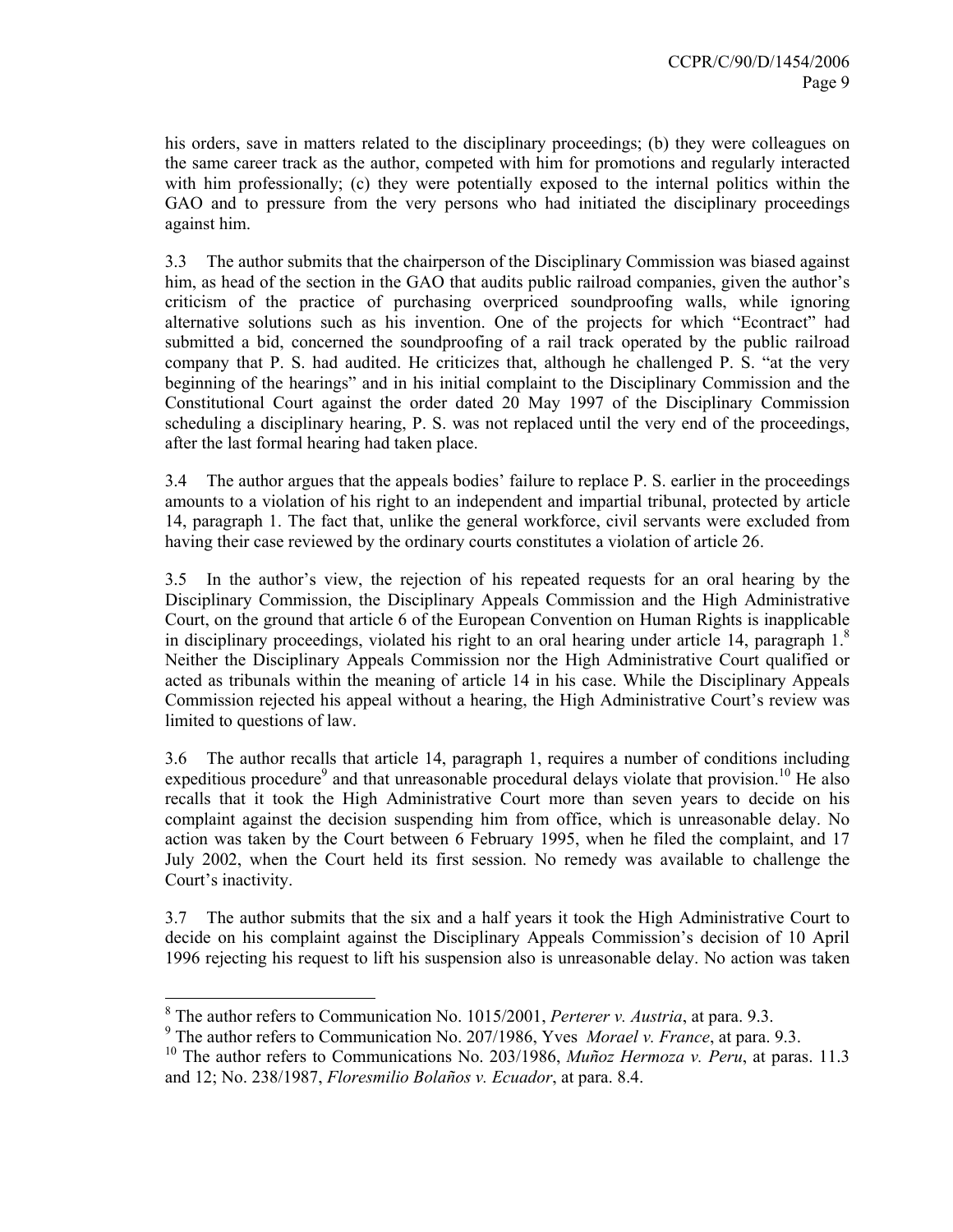$\overline{a}$ 

by the Court between 7 June 1996, when he filed the complaint, and 19 December 2002, when judgement was given.

3.8 For the author, the delay of two years and seven month between the filing of the disciplinary charges against him (10 October 1994) and the decision of the Disciplinary Commission scheduling a first hearing (20 May 1997) was equally unreasonable. As the accused, he was under no obligation to accelerate the proceedings against him. However, it was only after he approached members of Parliament that the Disciplinary Commission scheduled the hearing. No reasons for the delay were given during the domestic proceedings. The delay was therefore entirely attributable to the State party.

3.9 As regards his complaint against the first decree of the President of the GAO, the author recalls that it was only because, on 2 June 2000, he filed a complaint with the High Administrative Court that this decree was renewed. No procedural steps were taken by the Court between 18 October 2000, when he complained against the second decree, and 27 September 2005, when the Court repealed it.

3.10 The author claims that the overall length of disciplinary proceedings (almost 11 years) is unreasonable, given that he did everything possible to accelerate consideration of his appeals.<sup>11</sup>

3.11 Since the proceedings before the Disciplinary Commission and the Appeals Commission were held in camera, in accordance with Section 128 (1) of the Federal Civil Servants Act, and by reference to General Comment No.  $13$ ,  $12$  the author argues that there were no exceptional circumstances which would have justified excluding the public or to limit the hearings to only a particular category of persons, as the accusations against him had been published in newspapers and involved his private conduct, not official duties involving matters of sensitive and confidential nature. The restriction on the publicity of the disciplinary proceedings, combined with the absence of any hearings before the High Administrative and Constitutional Courts, deprived him of a possibility to defend himself by making his position known, thereby violating his right to a public hearing under article 14, paragraph 1.

3.12 On admissibility, the author submits that the same matter is not being, and has not been, examined under another procedure of international investigation or settlement. The European Court of Human Rights declared his applications inadmissible *ratione materiae* by reference to *Pellegrin v. France*, and thus without an examination of the substance of his complaints.<sup>13</sup>

3.13 The author claims to have exhausted all available domestic remedies. There was no remedy to challenge the composition of the Disciplinary Commission; challenging the constitutionality of Section 98 (2) of the Federal Civil Servants Act on the composition of disciplinary

<sup>11</sup> The author refers, *mutatis mutandis*, to Communication No. 1060/2002, *Franz and Maria Deisl v. Austria*, at para. 11.6 (c).

<sup>&</sup>lt;sup>12</sup> Human Rights Committee,  $21^{st}$  session (1984), General Comment No. 13: *Equality before the courts and the right to a fair and public hearing by an independent court established by law (Art. 14)*, at para. 6.

<sup>&</sup>lt;sup>13</sup> The author refers to Communications No. 158/1983, *O. F. v. Norway*, decision on admissibility adopted on 26 October 1984, at para. 5.2; No. 441/1990, *Casanovas v. France*, Views adopted on 19 July 1994, at para. 5.1.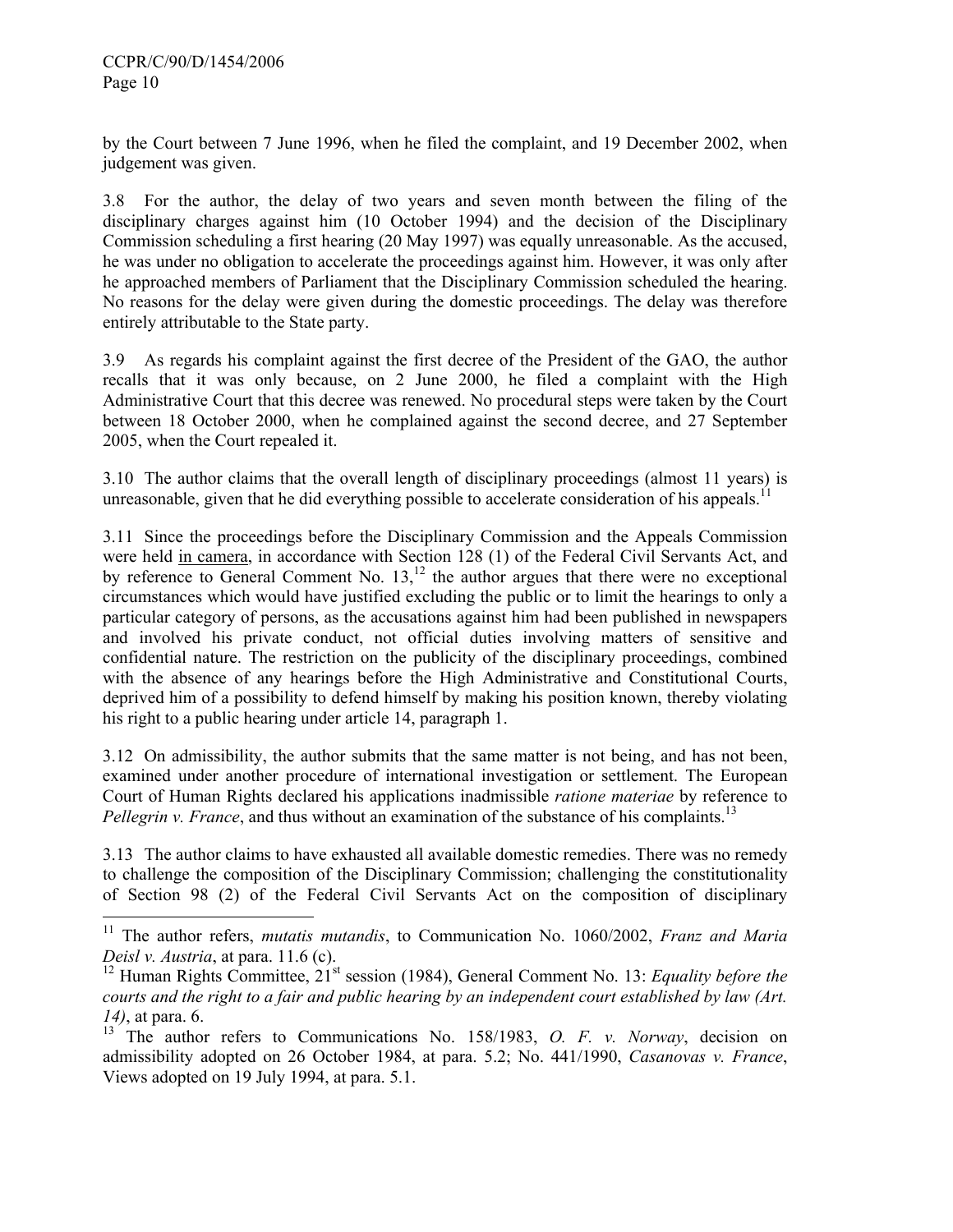commissions was futile in the light of the Constitutional Court's jurisprudence on the constitutionality of the establishment and composition of disciplinary authorities at the federal, provincial and municipal levels. With regard to the delays in the proceedings before the High Administrative Court, no remedies are available for challenging the Court's inactivity.

3.14 As regards the applicability of article 14, paragraph 1, to disciplinary proceedings, the author recalls that the concept of a 'suit at law' is based on the nature of the right and obligations in question rather than the status of the parties.<sup>14</sup> Accordingly, the Committee applied article 14, paragraph 1, to proceedings involving civil or public servants, whether the proceedings related to their status or not.15 He also recalls the Committee's statement, in *Perterer v. Austria*, "that whenever a judicial body is entrusted with the task of deciding on the imposition of disciplinary measures, it must respect the guarantee of equality of all persons before the courts and tribunals as enshrined in article 14, paragraph 1, and the principles of impartiality, fairness and equality of arms implicit in this guarantee."<sup>16</sup>

## **State party's observations on admissibility and merits**

 $\overline{a}$ 

4.1 On 13 April 2006, the State party challenged the admissibility of the communication, arguing that the author did not exhaust domestic remedies, that his communication is inadmissible *ratione materiae*, and that the same matter has been examined by the European Court of Human Rights. The Austrian reservation concerning article 5, paragraph 2 (a), of the Optional Protocol thus precluded the Committee from considering the author's claims.

4.2 The State party submits that the author failed to exhaust domestic remedies, insofar as he claims unreasonable length of proceedings. Under Section 73 (1) of the Code of General Administrative Procedure, authorities, including the Disciplinary Commission, were obliged to act on his requests and appeals within six months, failing which a request for transfer of jurisdiction to the higher authority can be filed under Section 73 (2). The author never filed such a request, although he was represented by counsel. According to the State party, Article 132 of the Federal Constitutional Act provided for the possibility to file a complaint regarding the inactivity of administrative authorities (hereafter "inactivity complaint") with the High Administrative Court. The author only filed one such complaint challenging the inactivity of the GAO to decide on his appeal against the decree dated 1 September 1994. The State party recalls

<sup>&</sup>lt;sup>14</sup> Communication No. 1060/2002, *Deisl v. Austria*, Views adopted on 27 July 2004, at para. 11.1.

<sup>&</sup>lt;sup>15</sup> Communications No. 203/1986, *Muñoz Hermoza v. Peru*, Views adopted on 4 November 1988, at paras. 11 *et seq.*; No. 824/1998, *Nicolov v. Bulgaria*, Views adopted on 20 March 2000, at para. 8.3; No. 454/1991, *García Pons v. Spain*, Views adopted on 30 October 1995, at paras. 9.3 *et seq.*; No. 468/1991, *Bahamonde v. Equatorial Guinea*, Views adopted on 20 October 1993.

<sup>16</sup> Communication No. 1015/2001, *Perterer v. Austria*, Views adopted on 20 July 2004, at para. 9.2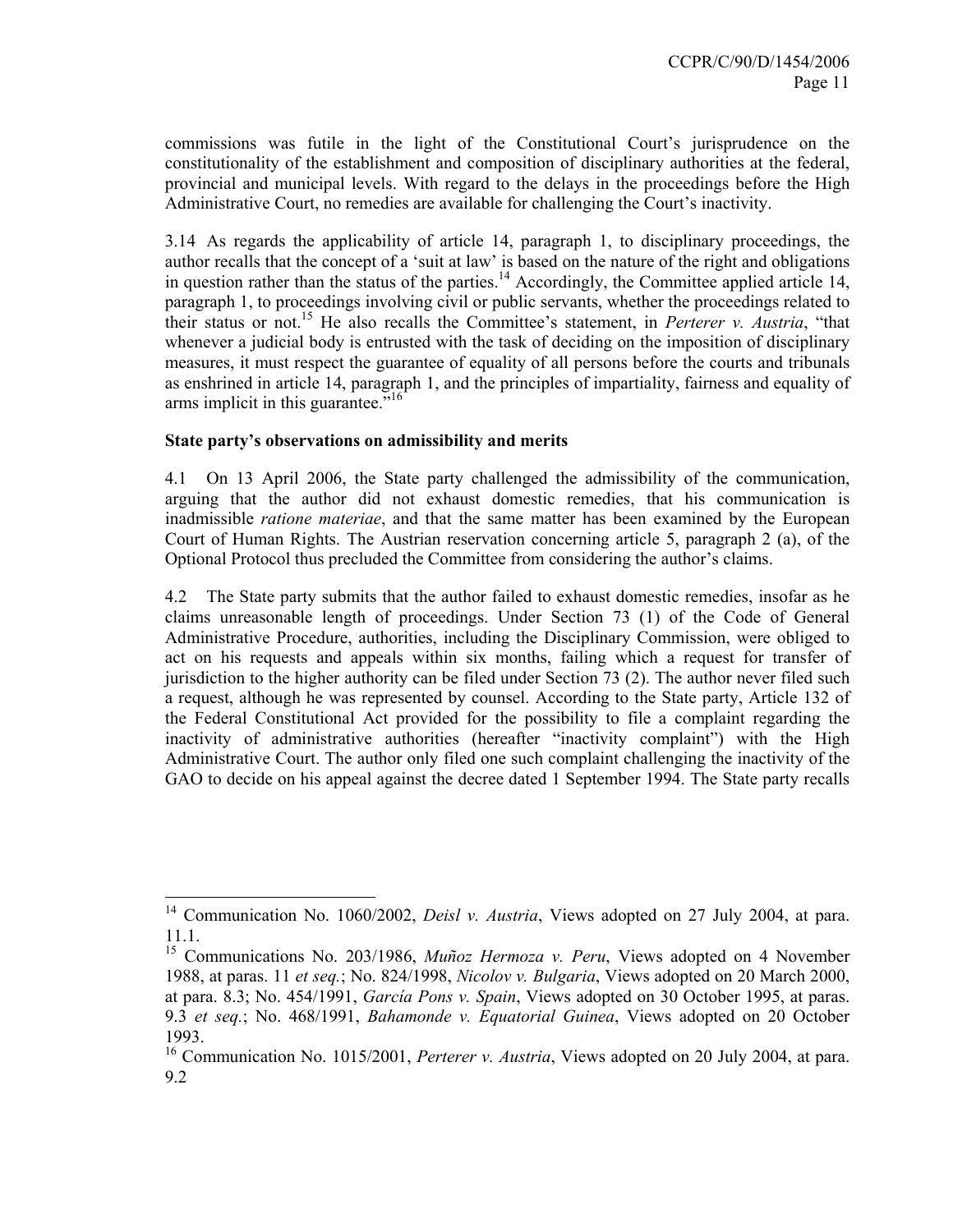$\overline{a}$ 

that the European Court of Human Rights considered the above possibilities to expedite proceedings to be effective remedies. $17$ 

4.3 By reference to the jurisprudence of the European Court of Human Rights,<sup>18</sup> the State party argues that the disciplinary proceedings against the author fall outside the scope of article 14 of the Covenant, as they concern a dispute between an administrative authority and a member of the civil service whose function requires direct involvement in the exercise of powers and duties assigned to him under public law. Disputes concerning the recruitment, career and termination of service of civil servants only constituted a determination of one's "rights and obligations in a suit at law" within the meaning of article 14, paragraph 1, if they concerned a "purely economic right," such as payment of fees, or an "essentially economic right". This follows from the requirement in the French text of article 14, paragraph 1, that the rights and obligations to be determined must be of a civil character. The author's proceedings were not "civil" merely because they also raised an economic issue,<sup>19</sup> i.e. the financial repercussions of his dismissal. Neither did the disciplinary proceedings constitute a determination of a criminal charge against the author, in the absence of a sufficiently severe sanction which would justify the qualification of the disciplinary measure as a criminal charge. Lastly, the author contradicted himself when denying that the disciplinary authorities and the High Administrative Court are tribunals within the meaning of article 14, and at the same time invoking *Perterer v. Austria*. The State party concludes that his claims under article 14, read alone and in conjunction with articles 2 and 26, of the Covenant are inadmissible *ratione materiae*.

4.4 The State party invokes its reservation to article 5, paragraph 2 (a), on the ground that the same matter has been examined by the European Court of Human Rights. That the Court found the author's applications incompatible with the provisions of the European Convention showed that it rejected his claims on substantive rather than purely formal grounds, after at least a cursory examination of the merits. It had based its decision on article 35 (3) of the European Convention, setting out grounds of merit, rather than on article 35 (1) and (2), which contained formal grounds of inadmissibility. The author's claims are therefore inadmissible under articles 3 and 5 of the Optional Protocol, read in combination with the Austrian reservation.

5.1 On 16 August 2006, the State party commented on the merits and again challenged the admissibility of the communication for non-exhaustion of domestic remedies, lack of victim status, and inapplicability of article 14 of the Covenant. It argues that the author failed to raise his claims before the domestic courts, insofar as they relate to the absence of an oral hearing in the proceedings concerning his suspension, the composition of the Disciplinary Commission as such, and the length and lack of publicity of the proceedings. His argument that challenging the constitutionality of the composition of Disciplinary Commissions would have been futile in the

<sup>&</sup>lt;sup>17</sup> The State party refers to the judgments of the European Court of Human Rights on Applications No. 29800/96, *Basic v. Austria*, and No. 30160/96, *Pallanich v. Austria*, both dated 30 April 2001.

<sup>18</sup> European Court of Human Rights, Application No. 28541/95, *Pellegrin v. France*, judgement of 8 December 1999, at paras. 64 *et seq.*; No. 39564/98, *G. K. v. Austria*, judgment of 14 March 2000, *passim*.<br><sup>19</sup> The State party refers to European Court of Human Rights, *Pierre-Bloch v. France*, judgment

of 21 October 1997, Reports 1997-VI, at para. 51.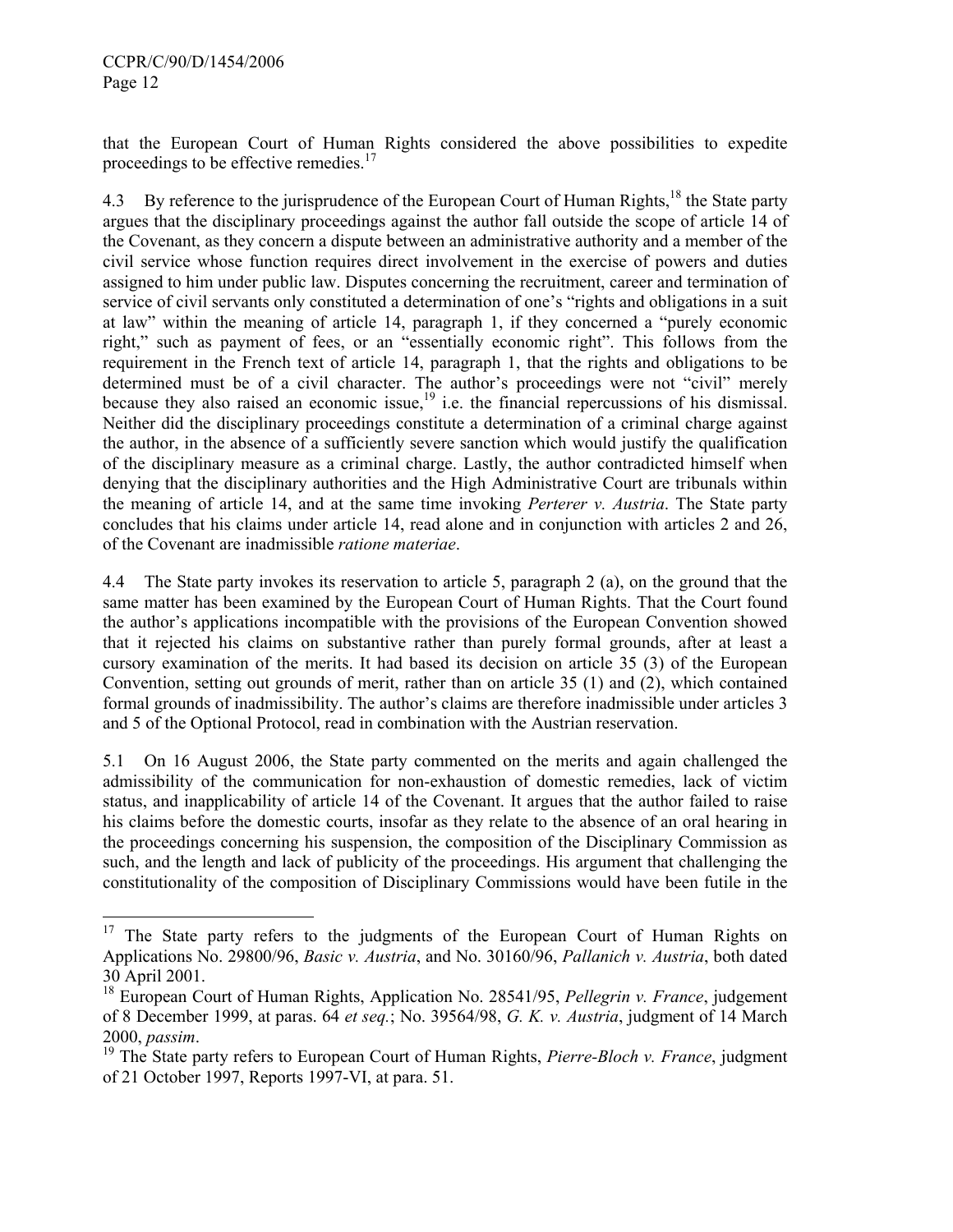light of the Constitutional Court's jurisprudence was incorrect, as the decisions cited by him date back to 1956 and only dealt with formal requirements for establishing disciplinary commissions. Before the domestic organs, the author never challenged the composition of the Disciplinary Commission or of the Appeals Commission as such, but criticized only the participation of the chairman of the Disciplinary Commission, P. S., in the first and second sets of disciplinary proceedings. Rather than contesting the lack of publicity of the disciplinary proceedings, in his complaints of 21 July 2000 to the Constitutional and High Administrative Courts, he explicitly acknowledged that: "Restricting public attendance to three civil servants as persons of confidence (§ 124 (3) of the Federal Civil Servants Act) still satisfies the requirements of publicity and can be logically understood in the light of the possibility of excluding the public pursuant to article 6 (1) of the European Convention on Human Rights […]. National security is hardly ever at stake in disciplinary proceedings, as a result of which it is not admissible to exclude the public altogether. To a lesser extent, though, the interests of the State are affected, which justify a restriction [...]."

5.2 Under Section 118 (2) of the Federal Civil Servants Act, the first set of disciplinary proceedings against the author was stayed *ex lege* by virtue of his dismissal in the second set of proceedings, the effect of which was similar to an acquittal. The author's claims concerning the first set of proceedings thus became moot. Similarly, the claim about the absence of an oral hearing in the proceedings concerning the decree prohibiting him from engaging in activities related to "Econtract" became moot following the revocation of the second decree by the High Administrative Court on 27 September 2005. The author therefore lacked victim status with regard to the above claims.

5.3 The State party argues that the author has not substantiated the following claims, for purposes of admissibility or, subsidiarily, on the merits:

(a) He failed to substantiate that the High Administrative Court lacks the attributes of a tribunal within the meaning of article 14 of the Covenant. The Court was an independent body that dealt not only with questions of law but also with questions of fact.

(b) He did not advance sufficient grounds for assuming that the members of the Disciplinary and Appeals Commissions lacked independence and impartiality. These requirements were ensured under the Federal Civil Servants Act, which has the rank of constitutional law and provides for important safeguards regarding the composition (participation of staff representatives, appointment of members for five years) and working methods (distribution of work one year in advance, confidentiality of deliberations and voting) of disciplinary commissions. That members belong to the same organization enabled them to take an informed decision and placed them in a better position than outsiders to evaluate charges. The confidentiality of deliberations and voting also applied vis-à-vis superiors and colleagues, thereby strengthening members' independence and impartiality.

(c) P. S. was immediately replaced by another chairperson after he was challenged by the author. The proximity between his responsibility at the GAO and the author's invention should not give rise to doubts about impartiality, as the issue before the Disciplinary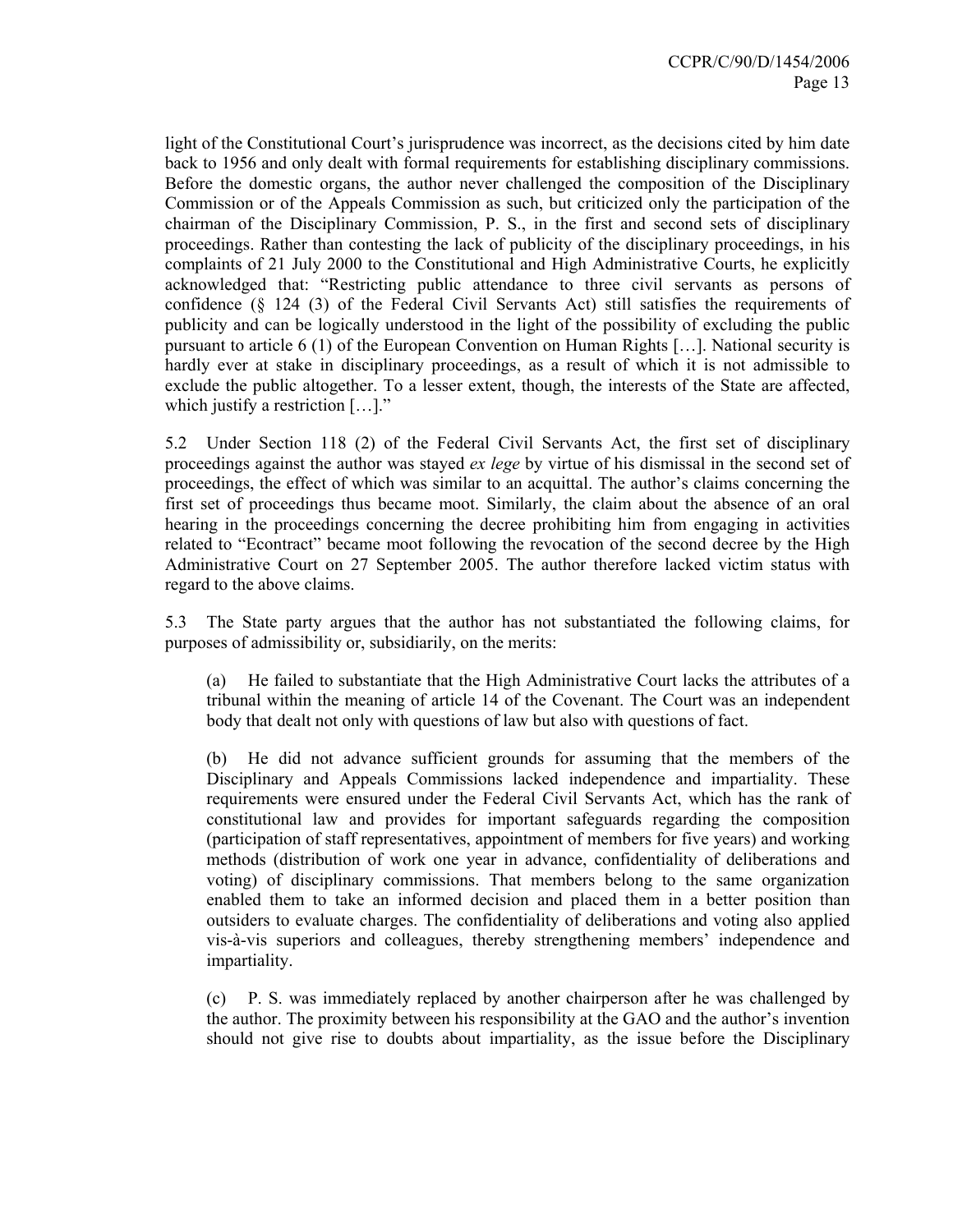Commission was not the author's invention itself, but the compatibility of his activities with Article 126 of the Federal Constitutional Act.

(d) As reflected in the 1200-page verbatim record, in the first set of disciplinary proceedings, an oral hearing was conducted for 26 days with a new chairman and in the presence of the author, his lawyer and two persons of confidence nominated by him.

(e) There was no need for an oral hearing in the second set of disciplinary proceedings, as the disciplinary authorities were bound by the facts established by final judgment of the Regional Criminal Court of Vienna. It was therefore possible to decide the case merely on the basis of the file, without prejudice to the principles of a fair trial. Conducting another oral hearing would only have led to delays in the proceedings. From the author's perspective that the Disciplinary Appeals Commission and the High Administrative Court were no tribunals within the meaning of article 14, these bodies would not have been required to conduct oral hearings in the first place.

(f) The length of the different and interlocked proceedings was attributable to their complexity, as reflected by the 38-page decision dated 29 November 2002 of the High Administrative Court rejecting the author's appeal against his permanent suspension. The author filed numerous complaints against individual procedural steps of the disciplinary authorities. The proceedings concerning his suspension from office, while lasting from February 1995 to November 2002, ceased to have any effect on the author as of 31 January 2001, when the High Administrative Court upheld his dismissal from service. The total length of the proceedings (11 years) ultimately meant that the author's position improved considerably in terms of pension entitlements.

(g) It was in the interest of official secrecy and in accordance with article 14, paragraph 1, to exclude the public from the disciplinary proceedings. Article 20 (3) of the Federal Constitutional Act requires civil servants to observe secrecy "concerning all facts that have come to their knowledge exclusively on account of their official activities." The exclusion of the public also served to protect the author against undesired publicity concerning any socially inadequate acts performed by him. In accordance with Section 124 (3) of the Federal Civil Servants Act, he was entitled to nominate a maximum of three civil servants to attend the hearings as persons of confidence. The fact that he availed himself of this possibility showed that he did not have any objections against his disciplinary proceedings being conducted exclusively by civil servants.

5.4 The State party concludes that the Committee is not a "fourth instance" and that the author has not substantiated that the alleged defects in the disciplinary proceedings were manifestly arbitrary or amounted to a denial of justice.

## **Author's comments on the State party's observations on admissibility and merits**

6.1 On 15 December 2006, the author commented, arguing that the State party overlooks that insofar as his claims of unreasonable delay relate to the proceedings before the High Administrative Court, none of the remedies for expediting proceedings were applicable. In the proceedings concerning the first decree of the President of the GAO, he did lodge an inactivity complaint. As regards the 31-month delay between the filing of the disciplinary complaint and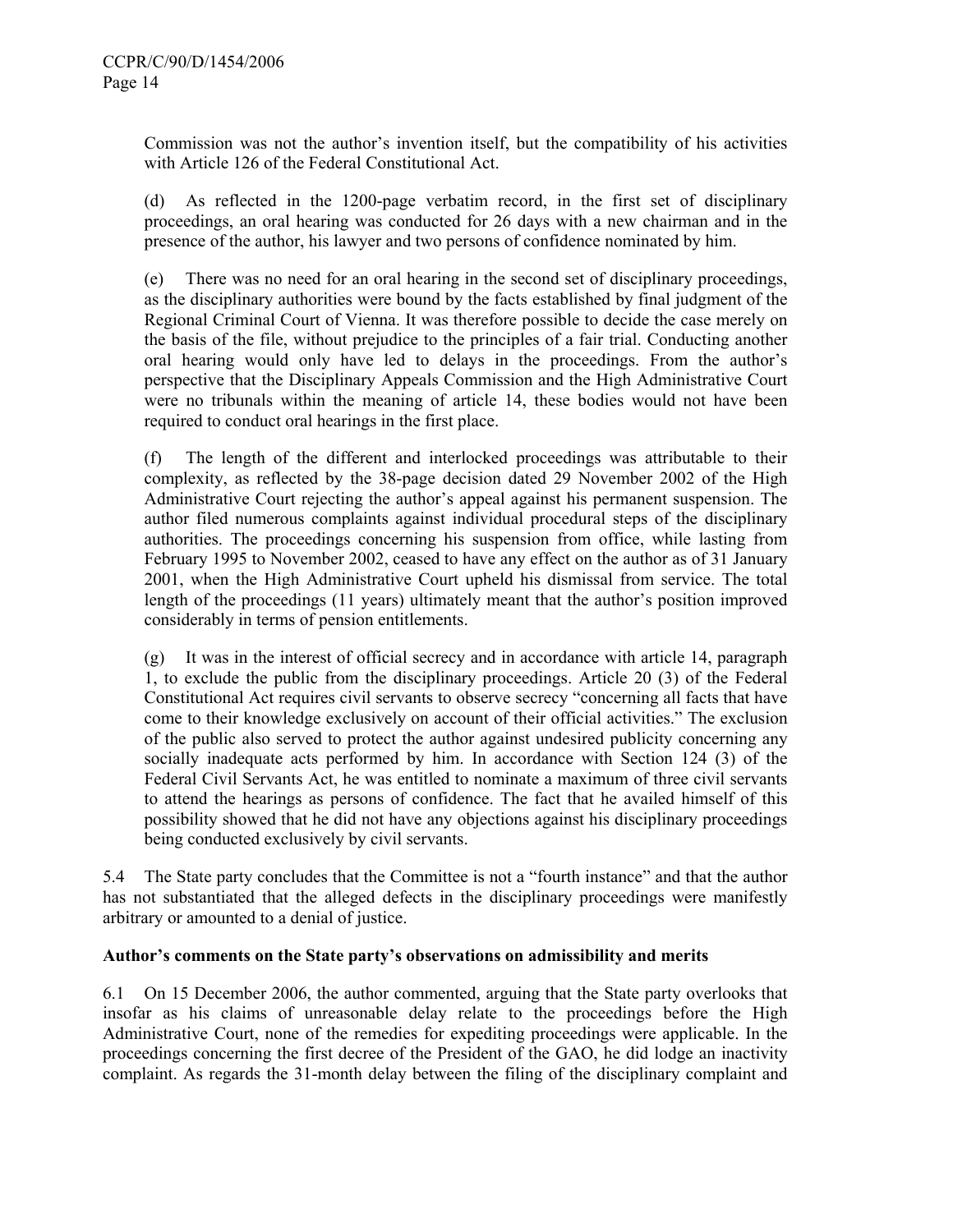the initiation of the disciplinary proceedings, it would be unreasonable to expect that the author would actively participate in the conduct of disciplinary proceedings against him. He was under no duty to accelerate what amounts to his own 'indictment' after the 'prosecuting' authority had failed to act.

6.2 The author submits that Section 124 (3) of the Federal Civil Servants Act allows for challenging only one member of the senate of the disciplinary commission trying the case. Although he was restricted to only one formal challenge, which he directed against P. S., he also raised objections as to the independence and impartiality of the other members of the Disciplinary Commission, as reflected in several transcripts of closed hearings of the Commission. He thus did everything possible to make his challenge of the entire Disciplinary Commission known.

6.3 The author denies to have consented to the absence of a public hearing in his 21 July 2000 submissions to the Constitutional and High Administrative Courts (see para. 5.2 above). The passage quoted by the State party merely recited the prevailing legal opinion under domestic law – it cannot be interpreted as a waiver of his right to a public hearing.

6.4 On admissibility *ratione materiae*, the author submits that the State party's insistence on a restrictive reading of article 14, paragraph 1, in the light of the practice under the European Convention on Human Rights is contrary to the object and purpose of the Covenant and belies that the European Court of Human Rights clearly understood the temporary and imperfect nature of the Pellegrin criteria, which it considered likely to evolve into a broader concept of protection.

6.5 The author argues that the reservation to article 5, paragraph 2 (a), of the Optional Protocol is inapplicable, because the European Court of Human Rights merely considered the elements necessary to identify him as a "civil servant" under the Pellegrin standard and did not proceed to an examination of the substance of his complaint.

6.6 On the merits, the author submits that constitutional guarantees that civil servants in a dependent and subordinate position are independent during their term as member of a disciplinary commission were purely fictitious, in the absence of an actual "culture of independence." The five-year appointment of Disciplinary Commission members falls short of the judicial guarantees in place for judges, since Commission members remained under the full authority of the agency that prosecutes a disciplinary defendant and to which they return fulltime once their term has ended. The participation of staff representatives in the Disciplinary Commission was no guarantee that the Commission as a whole fulfilled the minimum requirements of independence, especially since their status did not afford them any additional safeguards of independence. The fact that members of disciplinary commissions deliberate in private was irrelevant for their independence and impartiality.

6.7 The author complains that the State party extracts artificial omissions, when it considers that his claim of partiality on the part of the chairman, P. S., refers only to the first "set" of disciplinary proceedings, which was ultimately stayed, but not to the second "set" of proceedings. There was only one set of disciplinary proceedings, during which a new charge was introduced, and which was therefore conducted in two stages or parts. He challenged the chairman at both stages of the domestic proceedings and his claim under article 14, paragraph 1,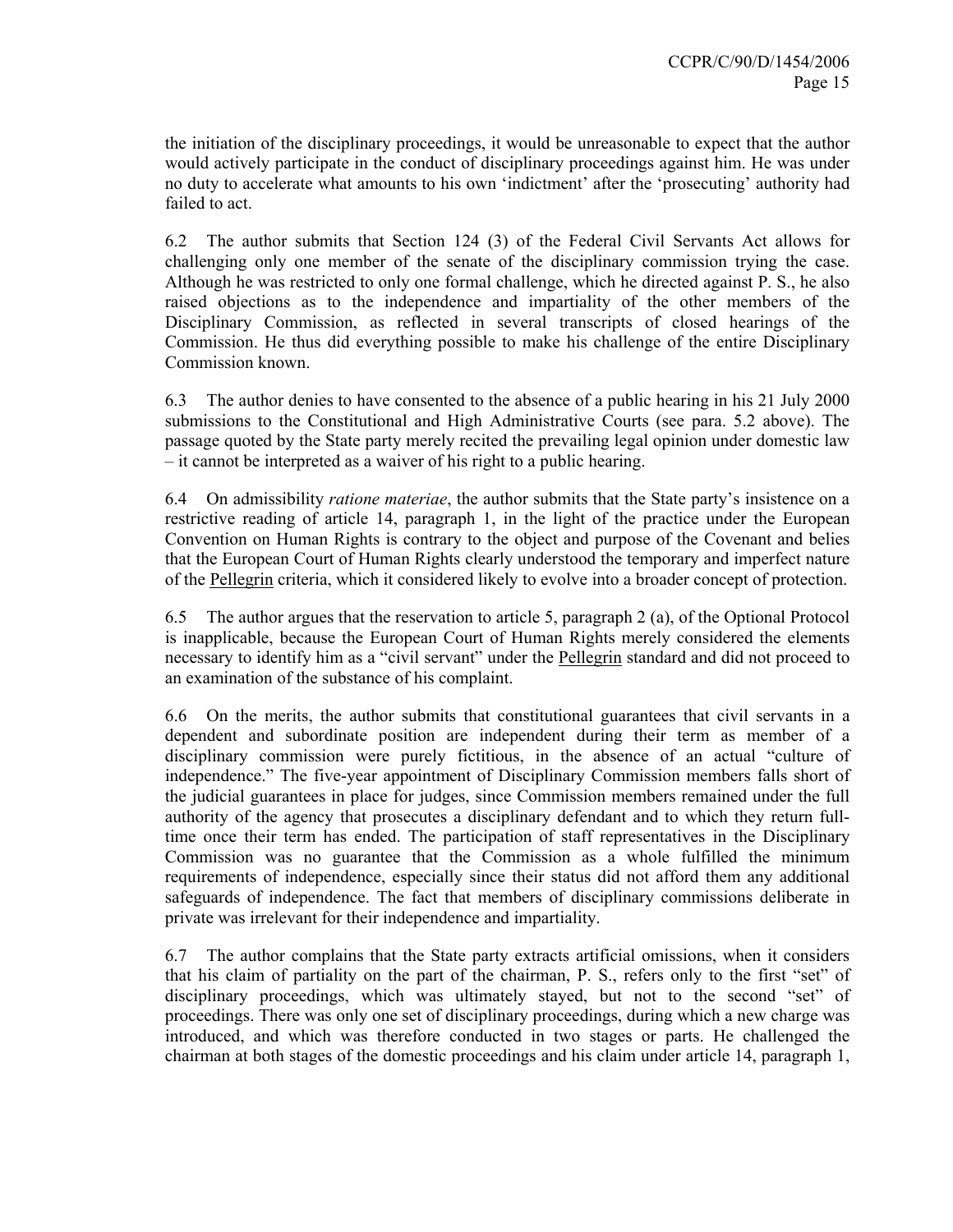extends to both stages, as far as the lack of independence and impartiality of the chairman and commission is concerned.

6.8 The author rejects the State party's argument that there was no need for an oral hearing because the disciplinary authorities were bound by the facts established by the criminal court. The legal issue of his criminal conviction, i.e. whether he negligently caused the insolvency of his company, was different from the issue of the disciplinary proceedings, i.e. whether he managed a company in violation of Article 126 of the Federal Constitutional Act. Article 126 did not preclude staff of the GAO from holding management positions in private companies that work in areas unrelated to the auditing competencies of the GAO. The mere finding of the criminal court that the author managed "a" company was therefore insufficient to ascertain whether he managed a company within the meaning of article 126. The fact that only formal hearings were held during the first part of the disciplinary proceedings, while no hearing took place at all during the second part of the proceedings, made it impossible to evaluate the severity of the offence, the necessary level of sanction and the degree of guilt, as required by Section 93 (1) of the Federal Civil Servants Act. Similarly, the absence of an oral hearing deprived him of an opportunity to advance any mitigating circumstances, in accordance with Section 32 (2) of the Penal Code. Even assuming that the Disciplinary Commission was bound by the facts established by the criminal court, the finding of guilt and the imposition of an adequate sanction remained within its own powers, thus requiring a hearing of the author.

6.9 With respect to the length of the proceedings, the author submits that the matter was not particularly complex, nor did it require extensive investigation, as it solely related to the question of whether promoting his invention by owning and allegedly managing a company was incompatible with his function as a civil servant at the GAO. That the proceedings were complex and interlocked was a matter to be resolved by the State party by timely and effectively organizing its judicial and administrative organs. He merely defended himself against the disciplinary charges within the available procedural structure and exercised his right to appeal unfavourable decisions.

6.10 The author rejects the State party's claim that he benefited from the length of proceedings in terms of pension entitlements. Apart from the distress caused by 11 years of uncertainty about his professional status, he lost any entitlement to retirement benefits due to his dismissal from civil service.

6.11 As regards the right to a public hearing, the author argues that the public cannot *ipso facto* be excluded from all disciplinary trials against all civil servants by virtue of a blanket prohibition of publicity in the "interest of official secrecy." Whether the exclusion of the public was in conflict with his interests was irrelevant because publicity was an absolute right that needed not be claimed by a defendant by reference to specific "interests". Rather, publicity must be secured unless it can be demonstrated that the exclusion of the public was justified under article 14, paragraph 1. The State party failed to provide any such justification in his case.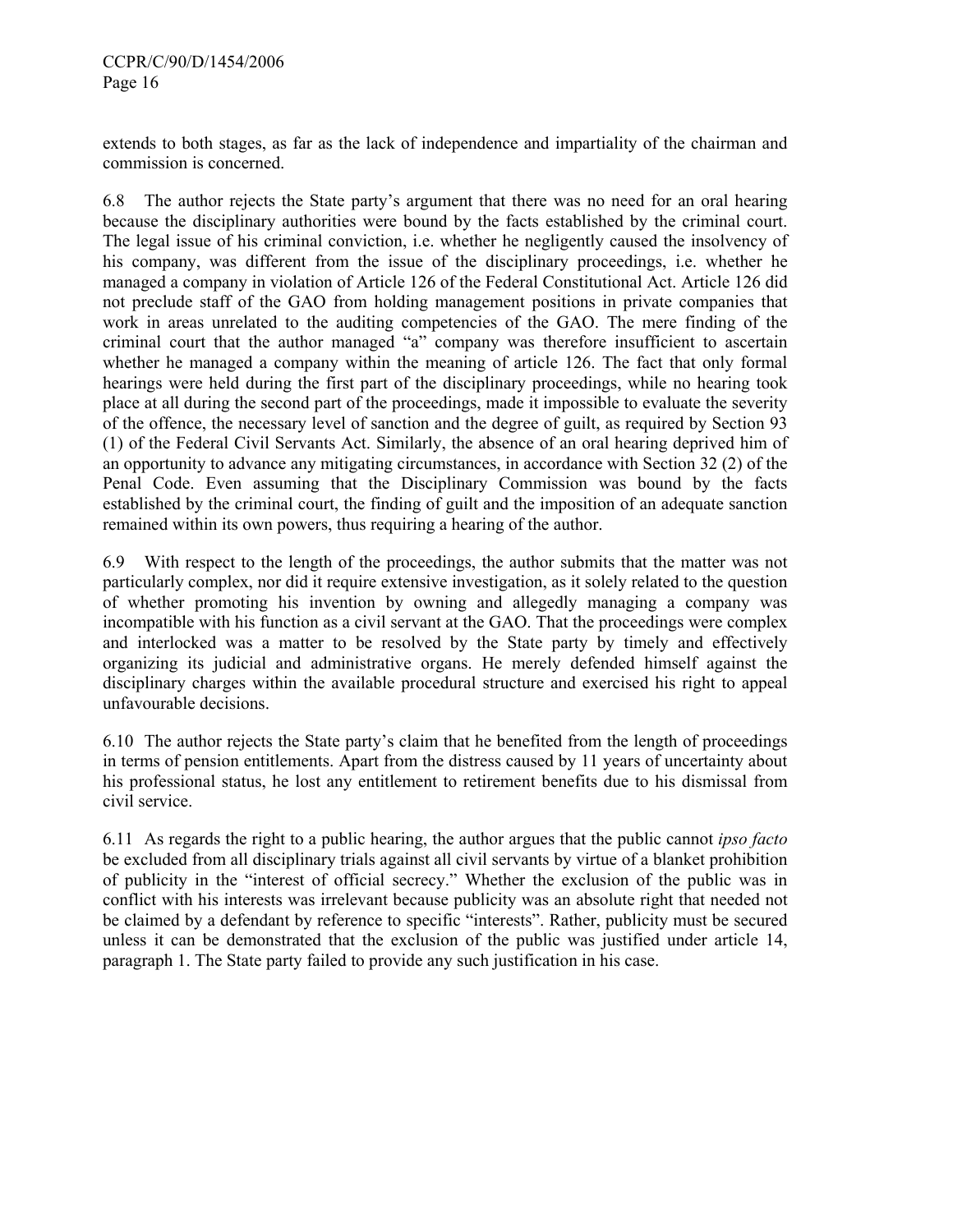## **Issues and proceedings before the Committee**

## **Consideration of admissibility**

7.1 Before considering any claim contained in a communication, the Human Rights Committee must, in accordance with rule 93 of its Rules of Procedure, decide whether or not it is admissible under the Optional Protocol to the Covenant.

7.2 With regard to the State party's *ratione materiae* objection, the Committee recalls that the concept of a "suit at law" under article 14, paragraph 1, of the Covenant is based on the nature of the right in question rather than the status of one of the parties.<sup>20</sup> The imposition of disciplinary measures against civil servants does not of itself necessarily constitute a determination of one's rights and obligations in a suit at law, nor does it, except in cases of sanctions that, regardless of their qualification in domestic law, are penal in nature, amount to a determination of a criminal charge within the meaning of the second sentence of article 14, paragraph  $1<sup>21</sup>$  In *Perterer v. Austria*, which also concerned the dismissal of a civil servant by a disciplinary commission, while observing that the decision on a disciplinary dismissal need not necessarily be determined by a tribunal, the Committee considered that whenever a judicial body is entrusted with the task of deciding on the imposition of disciplinary measures, it must respect the guarantee of equality of all persons before the courts, as enshrined in article 14, paragraph 1, and the principles of impartiality, fairness and equality of arms implicit in this guarantee.<sup>22</sup> In this case, the Committee notes the State party's argument that the author himself submitted that neither the Disciplinary Appeals Commission nor the High Administrative Court "qualified or acted" as tribunals within the meaning of article 14, paragraph 1. However, the Committee does not view the author's statement as a blanket denial of the judicial character of the Disciplinary Appeals Commission, nor of the High Administrative Court, but rather as an allegation that neither one of those bodies complied with the requirements of article 14, paragraph 1, in this case. Furthermore, it notes that the State party itself emphasized that the High Administrative Court was a tribunal within the meaning of article 14, paragraph 1. The Committee therefore declares the communication admissible *ratione materiae* insofar as the author claims to be a victim of violations of his rights under article 14, paragraph 1.

7.3 The State party invokes its reservation to article 5, paragraph 2 (a), of the Optional Protocol. The issue before the Committee is whether the "same matter" has already been "examined" by European Court of Human Rights. The Committee recalls its jurisprudence that the "same matter" within the meaning of article 5, paragraph 2 (a), must be understood as relating to the same author, the same facts and the same substantive rights.<sup>23</sup> As regards the length of proceedings, the author could only raise delays occurring prior to 4 March 2002, the date of submission of his last application (No. 13874/02), to the European Court of Human Rights. Any delays occurring after that date are therefore *ab initio* not covered by the State

 $\overline{a}$ 

<sup>20</sup> See Communication No. 441/1990, *Robert Casanovas v. France*, Views adopted on 19 July 1994, at para. 5.2.

<sup>&</sup>lt;sup>21</sup> See Communication No. 1015/2001, *Perterer v. Austria*, Views adopted on 20 July 2004, at para. 9.2.

<sup>22</sup> *Ibid.* 

<sup>23</sup> See e.g. Communication 998/2001, *Althammer v. Austria*, , at para. 8.4.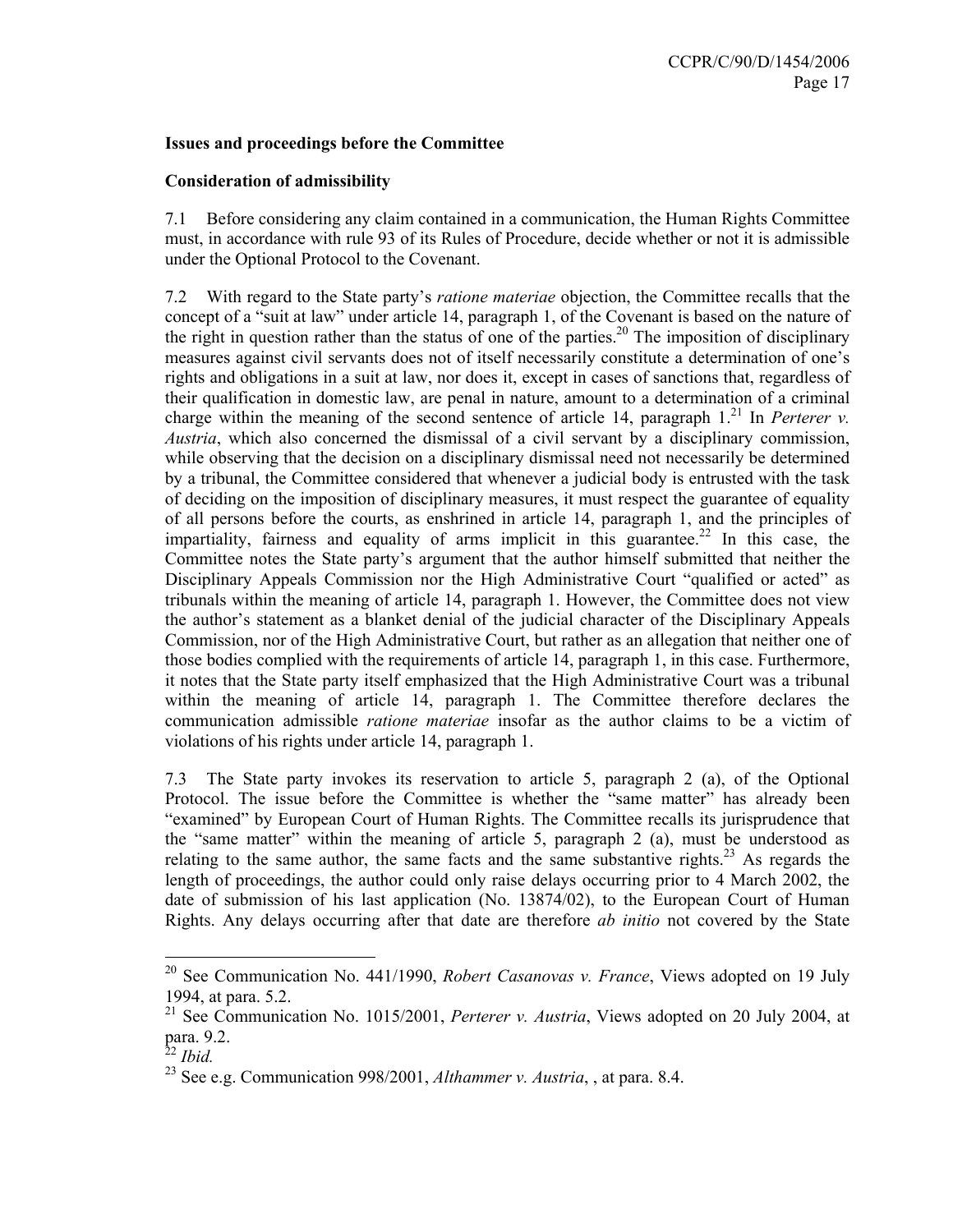$\overline{a}$ 

party's reservation. Insofar as his claims under article 14, paragraph 1, relate to events before 4 March 2002, the issue is whether the present communication relates to the same substantive rights as the author's applications to the European Court. In its decisions of 26 February and 14 June 2002, the European Court declared his applications of 13 March 2001 (No. 73230/01) and 4 March 2002 (No. 13874/02) incompatible *ratione materiae* with article 6 of the European Convention. The Committee observes that, despite a considerable degree of convergence between article 6 of the Convention and article 14, paragraph 1, of the Covenant, the scope of application of both articles, as developed in the jurisprudence of the Court<sup>24</sup> and the Committee,<sup>25</sup> differs with respect to proceedings before judicial bodies entrusted with the task of deciding on the imposition of disciplinary measures. It recalls its jurisprudence that, if the rights invoked before the European Court of Human Rights differ in substance from the corresponding Covenant rights, a matter that has been declared inadmissible *ratione materiae* by the European Court has not, in the meaning of the respective reservations to article 5, paragraph 2 (a), been "examined" in such a way that the Committee is precluded from considering it.<sup>26</sup> It follows that the Austrian reservation does not bar the Committee from examining the author's claims under article 14, paragraph 1.

7.4 With regard to the author's claim that the absence of an oral hearing in the proceedings concerning his suspension and dismissal violated his right to a fair hearing under article 14, paragraph 1, the Committee notes his argument that only "formal" hearings were held during the first set of proceedings and that, in the second set of proceedings, the disciplinary authorities were not bound by the facts established by the Vienna Regional Criminal Court due to the different legal issues at stake in the criminal and disciplinary proceedings. In any event, he would have been given an opportunity to present any mitigating factors and his position with regard to his guilt and the sanction to be imposed on him. It notes the State party's reference to the 26-day hearing in the presence of the author and his lawyer during the first set of proceedings and its view on the binding character of the findings of the criminal court. The Committee recalls that it is generally for the courts of States parties to the Covenant to review the facts and evidence, or the application of domestic legislation, in a particular case, unless it can be shown that such evaluation or application was clearly arbitrary or amounted to a manifest error or denial of justice.<sup>27</sup> The author has not substantiated, for purposes of admissibility, that the decisions of the High Administrative Court of 31 January 2001, 29 November 2002 and 27 February and 27 March 2003 suffer from any such defects. The Committee concludes that this part of the communication is inadmissible under article 2 of the Optional Protocol.

 $24$  See para. 4.3 above (with reference to European Court of Human Rights, Application No. 28541/95, *Pellegrin v. France*, judgement of 8 December 1999, at paras. 64 *et seq.*).

<sup>25</sup> See para. 6.2 above (with reference to Communication No. 1015/2001, *Perterer v. Austria*, Views adopted on 20 July 2004, at para. 9.2).

<sup>26</sup> See Communication No. 441/1990, *Casanovas v. France*, Views adopted on 19 July 1994, at para. 5.1; Communication No. 1115/2002, *Petersen v. Germany*, decision on admissibility adopted on 1 April 2004, at para. 6.6.

<sup>27</sup> Communication No. 1188/2003, *Riedl-Riedenstein et al. v. Germany*, at para. 7.3; No. 886/1999, *Bondarenko v. Belarus*, at para. 9.3; No. 1138/2002, *Arenz et al. v. Germany*, admissibility decision, at para. 8.6.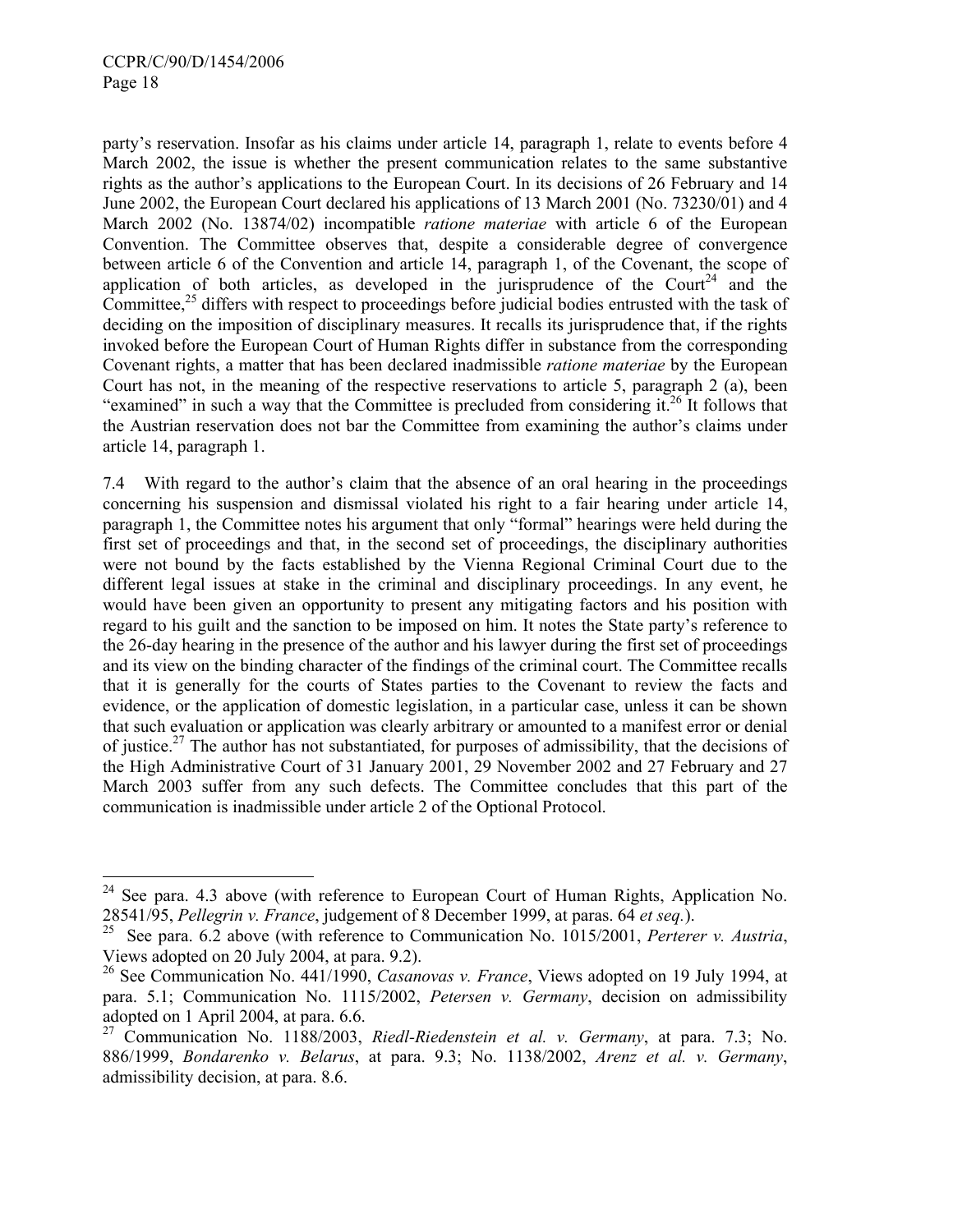7.5 Insofar as the author claims that the absence of an oral hearing in the proceedings concerning the second decree of the President of the GAO also constitutes a violation of his right to a fair hearing under article 14, paragraph 1, the Committee recalls that the High Administrative Court revoked the decree on 27 September 2005. This claim has therefore become moot, and this part of the communication is inadmissible *ratione personae* under article 1 of the Optional Protocol.

7.6 As regards the exclusion of the public from the proceedings before the Disciplinary Commission and the Appeals Commission, the Committee notes that the author, while claiming his right to an oral hearing, did not allege violations of his right to a public hearing in his submissions to the High Administrative Court of 6 February 1995 (further appeal against suspension), 21 July 2000 (further appeal against dismissal), 18 October 2000 (appeal against the second decree of the GAO President), 31 October 2000 (request for oral hearing in the proceedings concerning the second decree) and 31 December 2002 (request to reopen the dismissal and suspension proceedings before the High Administrative Court). Nor did he do so in his complaints to the Constitutional Court. In the appeal of 21 July 2000, the author, while arguing that article 6 of the European Convention requires a public oral hearing, submitted that restricting public attendance at the oral hearing to three civil servants acting as persons of confidence of the accused still satisfies the requirements of article 6, paragraph 1, of the European Convention. While it may be that this statement reflects the predominant legal opinion in Austrian law, without constituting a waiver of the author's right to a public hearing, it is also true that the statement cannot be understood as challenging the absence of a public hearing. It follows that the author has failed to exhaust domestic remedies with regard to the alleged absence of a public hearing. This part of the communication is therefore inadmissible under article 5, paragraph 2 (b), of the Optional Protocol.

7.7 With regard to the claim that the chairman of the third Senate of the Disciplinary Commission, P. S., was not replaced until the end of the first set of the disciplinary proceedings, although he was challenged at their beginning, the Committee notes several documents which seem to prove the contrary. Thus, in a memorandum dated 3 June 1997, signed by P. S. and his successor as chairman of the third Senate of the Disciplinary Commission, H. A., it is stated that the author challenged P. S. in a letter of 30 May 1997 within the prescribed time limit; in accordance with the distribution of business of the Disciplinary Commission at the GAO, the President of the first Senate, H. A., was to substitute the President of the third Senate, P. S. In a note dated 3 June 1997, H. A. confirms that he contacted the author and his lawyer to inform them that due to his substituting the former chairman, P. S., an oral hearing scheduled for 12 June 1997 had to be postponed. A meeting of the third Senate of the Disciplinary Commission was held on 12 June 1997 to discuss procedural matters. The minutes of this meeting identify H. A. as chairperson. Similarly, the minutes of the oral hearing held on 20 October 1997 indicate H. A. as chairperson. The Committee also notes that it is uncontested that, in the second set of proceedings, P. S. was replaced after he was challenged by the author on 26 August 1999. It therefore considers that the author has failed to substantiate, for purposes of admissibility, how the alleged bias of P. S. would have affected his right under article 14, paragraph 1, to an independent and impartial tribunal, and concludes that this claim is inadmissible under article 2 of the Optional Protocol.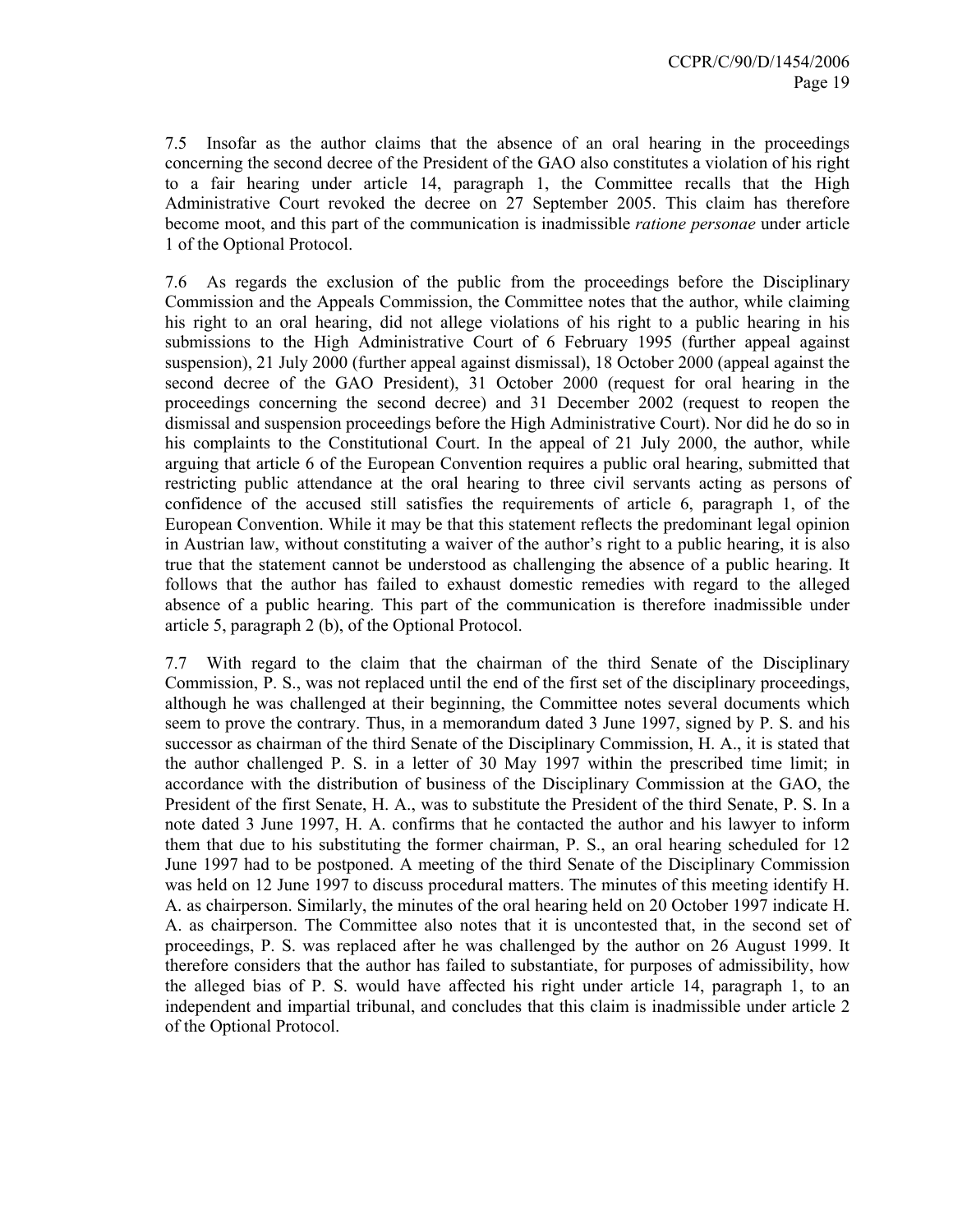l

7.8 With regard to the alleged lack of independence and impartiality of other members of the third Senate of the Disciplinary Commission, the Committee takes note of the author's arguments that Section 124 (3) of the Federal Civil Servants Act allowed him to challenge only one member of the Senate, that he sought to make his challenge of the other members known, and that it would have been futile to challenge the constitutionality of Section 98 (2) of the Federal Civil Servants Act. It also notes that the State party's argument that the Constitutional Court decisions invoked by the author in support of his futility claim are inapplicable, as they date back to 1956 and do not address the question of whether or not civil servants who belong to the same agency as the accused can be considered independent and impartial Commission members. In this regard, the Committee recalls that, in addition to ordinary judicial and administrative appeals, authors must also avail themselves of all other judicial remedies, including constitutional complaints, to meet the requirement of exhaustion of domestic remedies.28 It considers that the author has not shown that the Constitutional Court's jurisprudence invoked by him would *ab initio* have precluded any prospect of success of a complaint challenging the constitutionality of Section 98 (2) or other relevant provisions of the Federal Civil Servants Act. The author has therefore failed to exhaust domestic remedies to challenge the independence and impartiality of the Disciplinary Commission as such. This part of the communication is thus inadmissible under article 5, paragraph 2 (b), of the Optional Protocol.

7.9 Insofar as the author claims that his exclusion from any possibility to have his case reviewed by the ordinary courts, on account of his status as a civil servant, constitutes a violation of article 26 of the Covenant, the Committee notes that civil servants in many civil law jurisdictions may not have their case reviewed by ordinary courts, but by other judicial review mechanisms. This in itself cannot be considered to constitute unjustified differential treatment, and the Committee considers that the author has failed to substantiate this claim, for purposes of admissibility. Consequently, this part of the communication is inadmissible under article 2 of the Optional Protocol.

7.10 As regards the author's claim that the delay between the filing (10 October 1994) of the disciplinary complaint and the Disciplinary Commission's decision (20 May 1997) to schedule the first disciplinary hearing violated article 14, paragraph 1, of the Covenant, the Committee notes the State party's argument that the author should have filed a complaint under Article 132 of the Federal Constitutional Act to challenge the failure of the Disciplinary Commission to schedule such a hearing. It also notes the author's reply that he was not required actively to participate in the initiation of disciplinary proceedings against himself. However, the Committee recalls that the disciplinary proceedings against the author were initiated on 11 November 1994. From this date, he could have filed an inactivity complaint with the High Administrative Court without actively participating in the initiation of disciplinary proceedings against himself. Insofar as the author argues that he could not reasonably be expected to accelerate his own "indictment" by lodging an inactivity complaint, the Committee considers that this circumstance is insufficient to absolve him from the requirement to exhaust all available remedies, given that disciplinary proceedings had already been initiated and that the adoption of the decision scheduling a first

<sup>28</sup> Communication No. 1003/2001, *P.L. v. Germany*, decision on admissibility adopted on 22 October 2003, at para. 6.5; Communication No. 1188/2003, *Riedl-Riedenstein et al. v. Germany*, decision on admissibility adopted on 2 November 2004, at para. 7.2.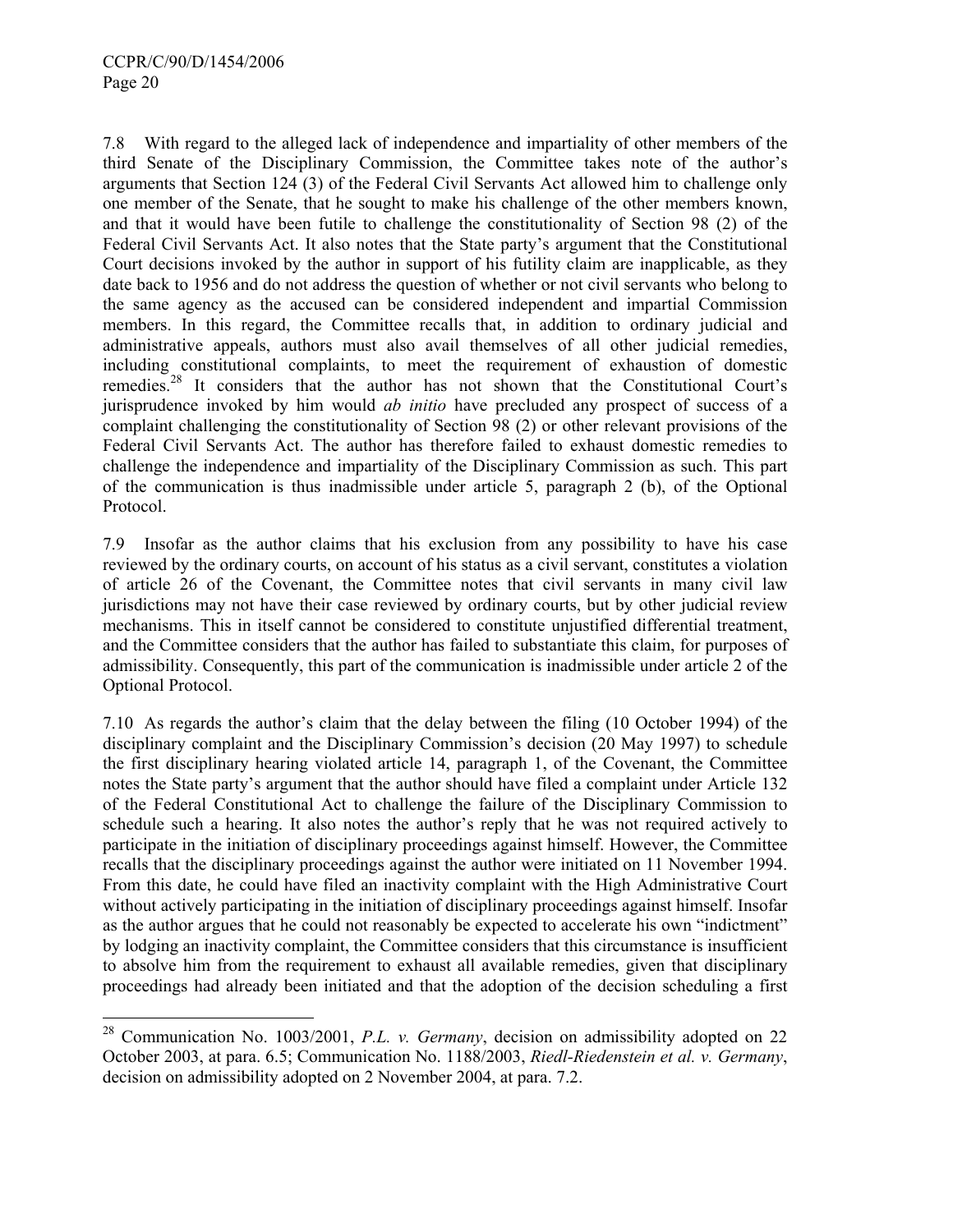hearing was a formality. If the author now seeks to invoke the delay before the Committee, he should have provided the courts of the State party with an opportunity to remedy the alleged violation. The Committee concludes that the author has failed to exhaust all available domestic remedies. This part of the communication is therefore inadmissible under article 5, paragraph 2 (b), of the Optional Protocol.

7.11 Insofar as the author alleges that delays in the proceedings before the High Administrative Court concerning the second decree of the GAO President was unreasonable, in breach of article 14, paragraph 1, the Committee observes that the prohibition ceased to have any effects on him as of 31 January 2001, when the High Administrative Court confirmed his dismissal. By the same token, the final decisions of the High Administrative Court of 31 January 2001 and 29 November 2002 upholding the dismissal and the suspension based on Article 126 of the Federal Constitutional Act, removed any legal uncertainty about the compatibility of his private business activities with his function as a GAO auditor. The Committee considers that the author has failed to substantiate, for purposes of admissibility, that the High Administrative Court's delay in revoking the second decree on 27 September 2005 had any detrimental effects on his legal position that would amount to a violation of article 14, paragraph 1. It follows that this claim is inadmissible under article 2 of the Optional Protocol.

7.12 With regard to the delays in the proceedings before the High Administrative Court concerning the author's suspension and his request to lift the suspension, the Committee has taken note of the State party's argument that these proceedings ceased to have any effect on the author from 31 January 2001, when his dismissal became final. It nevertheless considers that, even if one substracts the duration of the proceedings following this date, the author has advanced sufficient arguments to substantiate, for purposes of admissibility, that the remaining delays were unreasonable. It also recalls that the author has argued that no remedies were available to him for challenging the inactivity of the High Administrative Court. This appears to be correct, as Article 132 of the Federal Constitutional Act invoked by the State party does not apply to the High Administrative Court. The Committee concludes that the communication is admissible, insofar as the author claims that the delays in the proceedings before the High Administrative Court concerning his suspension and his request to lift the suspension, as well as the overall length of the proceedings, raise issues under article 14, paragraph 1.

## **Consideration of the merits**

 $\overline{a}$ 

8.1 The Committee recalls that the right to a fair hearing under article 14, paragraph 1, entails a number of requirements, including the condition that the procedure before the national tribunals must be conducted expeditiously.29 This guarantee relates to all stages of the proceedings, including the time until the final appeal judgement. Whether a delay is unreasonable must be assessed in the light of the circumstances of each case, taking into account, *inter alia*, the complexity of the case, the conduct of the parties, the manner in which the case

<sup>29</sup> See Communication No. 1015/2001, *Perterer v. Austria*, Views adopted on 20 July 2004, at para. 10.7.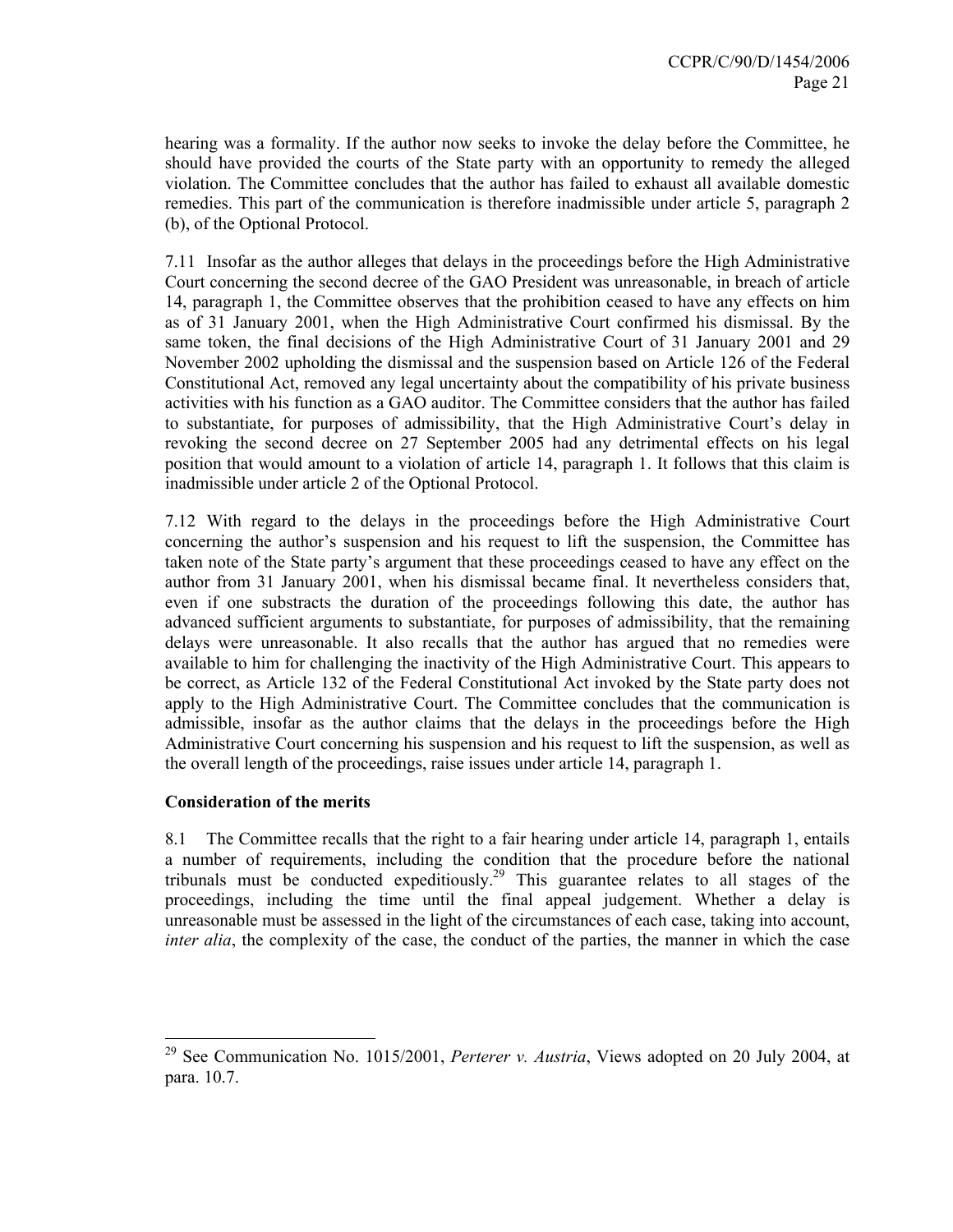$\overline{a}$ 

was dealt with by the administrative and judicial authorities, and any detrimental effects that the delay may have had on the legal position of the complainant.<sup>30</sup>

8.2 In assessing the reasonableness of the delay between 6 February 1995, when the author appealed his suspension to the High Administrative Court, and 29 November 2002, when the High Administrative Court upheld the suspension of the author, the Committee takes into consideration the author's uncontested argument that the High Administrative Court took no procedural action whatsoever during the entire period in question, during which his salary was reduced by one third. Even assuming that the thoroughness of the High Administrative Court's judgment of 29 November 2002 indicates the complexity of the case, the Committee does not consider that this circumstance justifies a delay of more than seven and a half years, during which, up to the date of his dismissal on 31 January 2001, the author was subjected to a salary reduction and to the legal uncertainty about his professional situation. The Committee concludes that the delay in the proceedings before the High Administrative Court concerning the author's suspension was unreasonable and in breach of article 14, paragraph 1, of the Covenant.

8.3 In the light of the foregoing, the Committee need not consider whether the delays in the proceedings before the High Administrative Court concerning the author's request to lift his suspension, as well as the overall length of the proceedings, reveal violations of article 14, paragraph 1.

9. The Human Rights Committee, acting under article 5, paragraph 4, of the Optional Protocol, is of the view that the facts before it disclose a violation of article 14, paragraph 1, of the International Covenant on Civil and Political Rights.

10. In accordance with article 2, paragraph 3, of the Covenant, the State party is under an obligation to provide the author with an effective remedy, including appropriate compensation. The State party is under an obligation to prevent similar violations in the future.

11. Bearing in mind that, by becoming a party to the Optional Protocol, the State party has recognized the competence of the Committee to determine whether there has been a violation of the Covenant or not and that, pursuant to article 2 of the Covenant, that State party has undertaken to ensure all individuals within its territory or subject to its jurisdiction the rights recognized in the Covenant and to provide an effective and enforceable remedy in case a violation has been established, the Committee wishes to receive from the State party, within 90 days, information about the measures taken to give effect to the Committee's Views. The State party is also requested to publish the Committee's Views.

[Adopted in English, French and Spanish, the English text being the original version. Subsequently to be issued also in Arabic, Chinese and Russian as part of the Committee's annual report to the General Assembly.]

<sup>30</sup> See Communication No. 1060/2002, *Deisl v. Austria*, Views adopted on 27 July 2004, at paras. 11.3-11.6.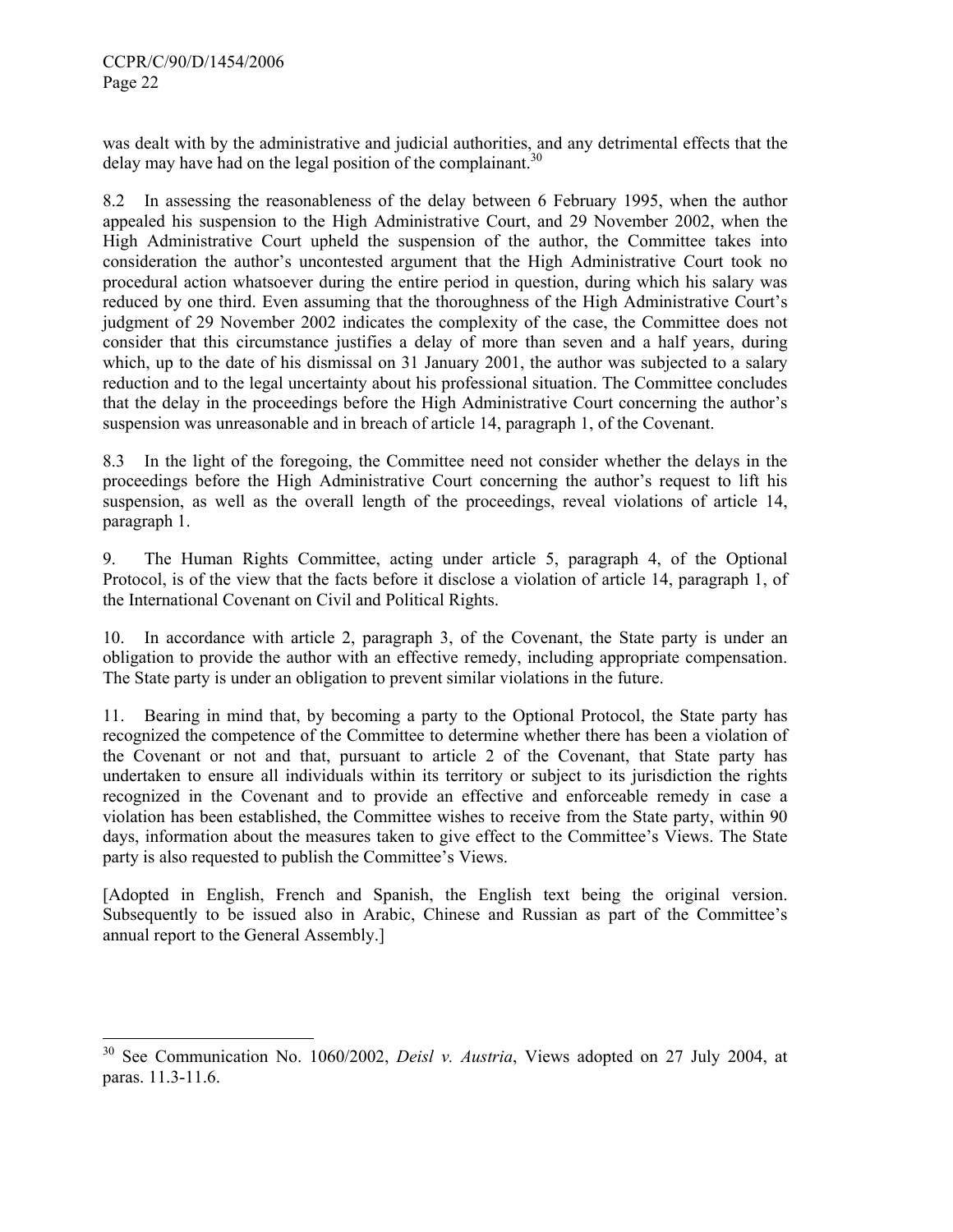## **APPENDIX**

## **Individual opinion of Committee member Ms. Ruth Wedgwood (dissenting)**

1.1 The International Covenant on Civil and Political Rights was the work product of States parties, but also of several prominent individuals. Among them was Mrs. Eleanor Roosevelt, widely admired as a social reformer and as the widow of a wartime president. Alongside her ambition for supporting democracy and civil rights, Mrs. Roosevelt had a practical sense of what can be accomplished at an international level in the enhancement of human rights.

1.2 In its proposed reading of Article 14 of the Covenant, the Human Rights Committee should not ignore Mrs. Roosevelt's words of caution. Indeed, as a matter of law, her words constitute a central part of the treaty negotiating record, and have juridical significance. In an era when administrative agencies were already beginning to assume broad tasks of governance, Mrs. Roosevelt cautioned that the Covenant and its implementing committee could not become a venue for supervising every regulatory agency and administrative decision. The language of Article 14 was shaped by her to that end, and the Committee cannot neglect this negotiating history except at peril to its larger vocation of addressing serious wrongs.

1.3 In this case, an Austrian civil servant named Wolfgang Lederbauer has complained to the United Nations Human Rights Committee about the process by which he was suspended and dismissed from his post with the General Audit Office of his national government. The cause of his suspension was the rather evident conflict between his public work as an auditor in an agency that investigated the national railway administration, and his private economic activities in seeking to sell a particular form of soundproofing for highways and railroads. Despite his public responsibility as an auditor, Mr. Lederbauer went so far as to intervene with a parliamentary leader to promote his product as an alternative for soundproofing highways. He did so despite the flat prohibition of Article 126 of the Austrian Federal Constitutional Act that members of the General Audit Office could not "participate in the management and administration of any … enterprises operating for profit."

1.4 Mr. Lederbauer was suspended from his job as an auditor on the basis of this violation of Article 126. Subsequently, he was also convicted in an Austrian regional criminal court for "negligently causing the insolvency of a company" and was sentenced to a suspended prison term of five months. After his criminal appeal was denied, the Disciplinary Commission of the Austrian civil service formally dismissed him from his position as auditor, finding that it "was obliged to adhere to the legally binding findings of fact of a criminal court."

1.5 Mr. Lederbauer has since complained to the Human Rights Committee about a host of procedural issues relating to his suspension and discharge. The Committee has elaborated an intricate 22 page opinion that reviews the thrusts and parries of his quarrel with the Austrian civil service, on purely procedural grounds.

1.6 The Committee dismisses all of the author's complaints, except for one. Namely, the Committee finds that there was undue delay in resolving one of the author's five appeals to the High Administrative Court of Austria. The author appealed his order of suspension on 6 February 1995, and the final decision of the High Administrative Court was not rendered until 29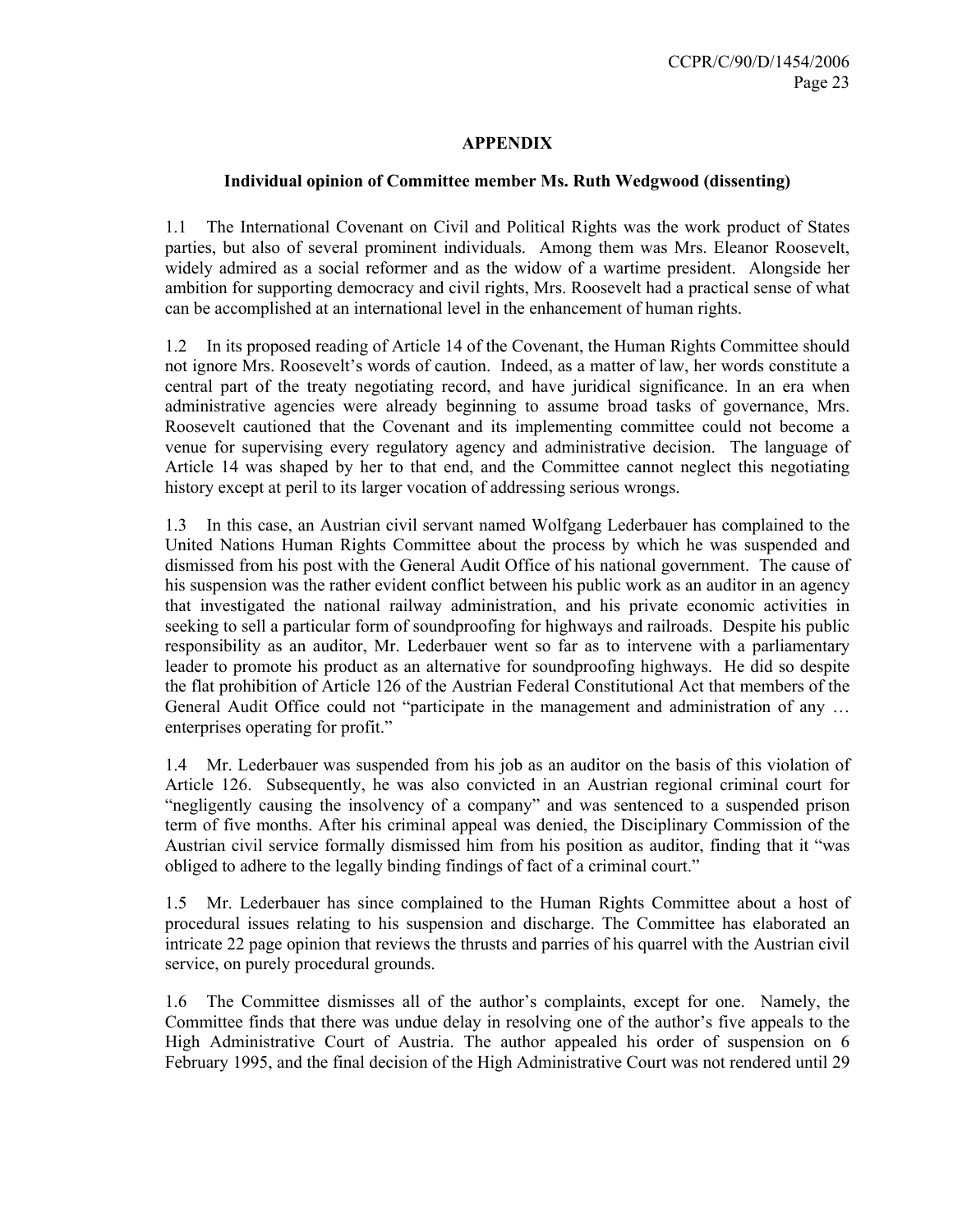$\overline{a}$ 

November 2002. The order of suspension was rendered moot, of course, once the author was formally dismissed as a civil servant, and this dismissal was affirmed by the High Administrative Court on 31 January 2001. The Committee concludes that this interval was an "unreasonable" delay and that the author is to be awarded an "appropriate remedy, including appropriate compensation." See Views of the Committee, paragraphs 8.1, 8.2, and 10.

1.7 Though the High Administrative Court did allow the case to lie upon its docket for a long interval, the finding of actionable delay is rather doubtful against a factual background in which the author was making repeated and conspicuous attempts to impede and revisit every decision reached in his suspension and discharge. At various points in time, the author filed five separate appeals to the High Administrative Court, three appeals to the Constitutional Court, and five appeals to the Disciplinary Appeals Commission. This is over and above the several proceedings before the Austrian Disciplinary Commission. If anything, the time taken and confusion engendered by overlapping proceedings may stand as an indication of the hazards of permitting the interlocutory appeal of each interim decision. In the interval before he addressed himself to the United Nations Human Rights Committee, the author and his counsel also brought four separate complaints to the European Court of Human Rights, which dismissed each complaint as falling outside the scope of the European Convention for the Protection of Human Rights and Fundamental Freedoms.

1.8 In the particular interval said to constitute a violation of the Covenant, in the duration of the appeal before the High Administrative Court from 6 February 1995 to 29 November 2002, or more properly, 31 January 2001, it is also noteworthy that some of the time was consumed by the criminal prosecution pending against Mr. Lederbauer. An appellate court might reasonably wish to await the conclusion of a criminal case before proceeding on a related civil matter.

1.9 In assessing this interval, there is one other point of particular note. Despite an active, indeed swashbuckling, style of litigation, Mr. Lederbauer and his counsel never requested that the High Administrative Court expedite its decision, or even sent a letter of inquiry to the Court. The State party has informed the Committee that Article 132 of the Federal Constitutional Act would have been available as a formal legal remedy to demand a speedy decision from the High Administrative Court. This representation by the State party is discounted by the Committee without reference to any written authority on Austrian administrative law. But regardless of the applicability of Article 132, there is no persuasive ground to find "unreasonable" delay under the Covenant when neither the author nor his counsel ever lifted a pen or pencil to write a letter to the clerk of the High Administrative Court to request delivery of an expedited decision.<sup>31</sup> Especially in the confusion of their many overlapping proceedings, some burden properly rests on the litigants to untangle the web.

2. There is, however, a far more important set of issues that needs to be soberly assessed by the Human Rights Committee, if not in this case, then in the future. This includes the intended scope of the Covenant and its problematic application to administrative agencies and administrative processes, where a matter has not been brought to court. In addition, there is the unavoidable issue of how to allocate the limited material resources of this Committee in the face

<sup>31</sup> *Compare Casanovas v. France*, no. 441/1990, 19 July 1994, at para. 2.2 (six requests to Administrative Tribunal for expedited proceedings).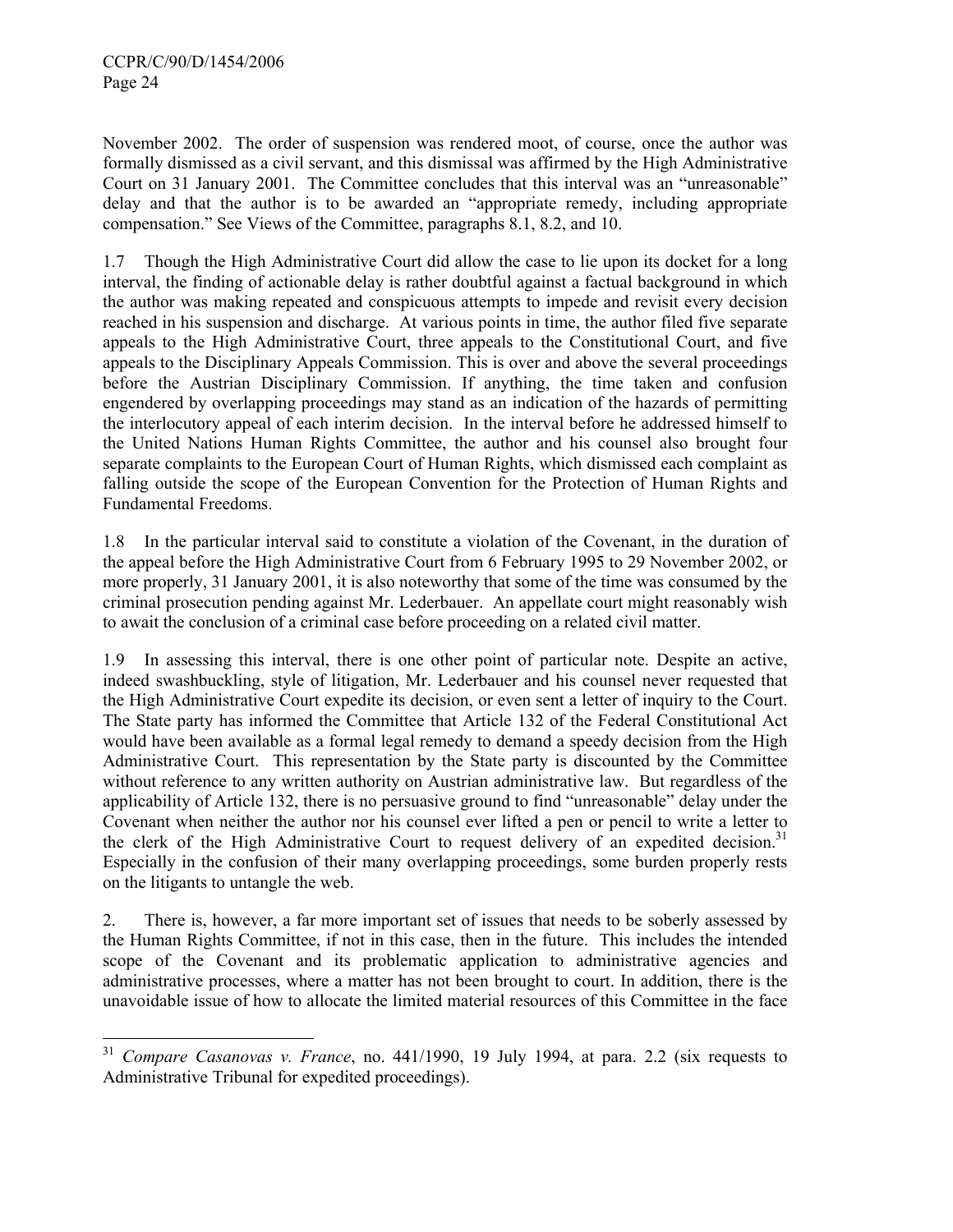of serious situations of human rights abuse around the world. It is doubtful that the framers of the Covenant intended that the Committee should sit in review of the thousands, indeed hundreds of thousands, of routine administrative law decisions taken annually around the globe, especially where the meeting time of the Committee permits the consideration of perhaps 100 communications per year. The Committee has not yet approached how it could adapt its methods of work to accommodate a flood of administrative law cases, in a way that would not divert scarce resources from its most important work. At a minimum, it might require crafting a means to decide communications in a fashion that takes account of the relative importance of the issue at stake. The Committee has not yet seen a plethora of administrative law appeals, but it has embarked down a path in a scattered series of cases that may lead to that result, perhaps without taking full account of the problems inherent in the jurisprudence, and indeed the tension that exists in both the language and negotiating history of the Covenant.

3.1 One should, for initial instruction, revert to the language of the Covenant. The wording of the Covenant varies in its several treaty languages, and each is an authentic text, thus posing a particular challenge. The variations signal not only the problems of translation, but the differences in how legal systems conceptualize civil and private rights. In the English language text of the Covenant, Article 14(1) states in its first sentence that "All persons shall be equal before the courts and tribunals." Article 14(1) thereafter states in its second sentence that "In the determination of any criminal charge against him, or *of his rights and obligations in a suit at law*, everyone shall be entitled to a fair and public hearing by a competent, independent and impartial tribunal established by law." (Emphasis added). There is an evident and important difference between the textual provisions applied in Article 14 to criminal charges and to "suits at law". Only in criminal cases, is there any explicit language that regulates the issue of delay and prompt adjudication. Article 14(3) (c) directly guarantees the right of a criminal defendant "To be tried without undue delay." In civil cases, to deduce a similar rule requires finding that time limits are implicit in the idea of a 'fair' hearing or 'competent' tribunal. This difference in language may have consequences, certainly as to the egregiousness of delay required before a matter is actionable.

3.2 In addition, there is the question of what constitutes a "suit at law". This is a phrase missing from the French text, which speaks instead of "*contestations sur ses droits et obligations de caractère civil*."32 The French text, like the Spanish, may seem to turn more directly upon the nature of the right rather than the forum of its adjudication, though one should also recall that the forms of action at English common law were not endless in their variation. It is noteworthy that the phrase "contestations sur ses droits et obligations de caractère civil" was also adopted in the European Convention for the Protection of Human Rights and Fundamental Freedoms. In that setting, in the well-known case of *Pellegrin v. France*, the European Court of Human Rights has ruled that the phrase "caractère civil" does not include issues of employment law pertaining to public servants who exercise a portion of the state's sovereign power, as for example, the police. See *Pellegrin v. France, Cour européenne des Droits de l'Homme, 8 décembre 1999, Rec. 1999- VIII, no. 28541/95.* 

 $\overline{a}$ 

 $32$  The Spanish text of the International Covenant on Civil and Political Rights speaks similarly of "la determinación de sus derechos u obligaciones de carácter civil."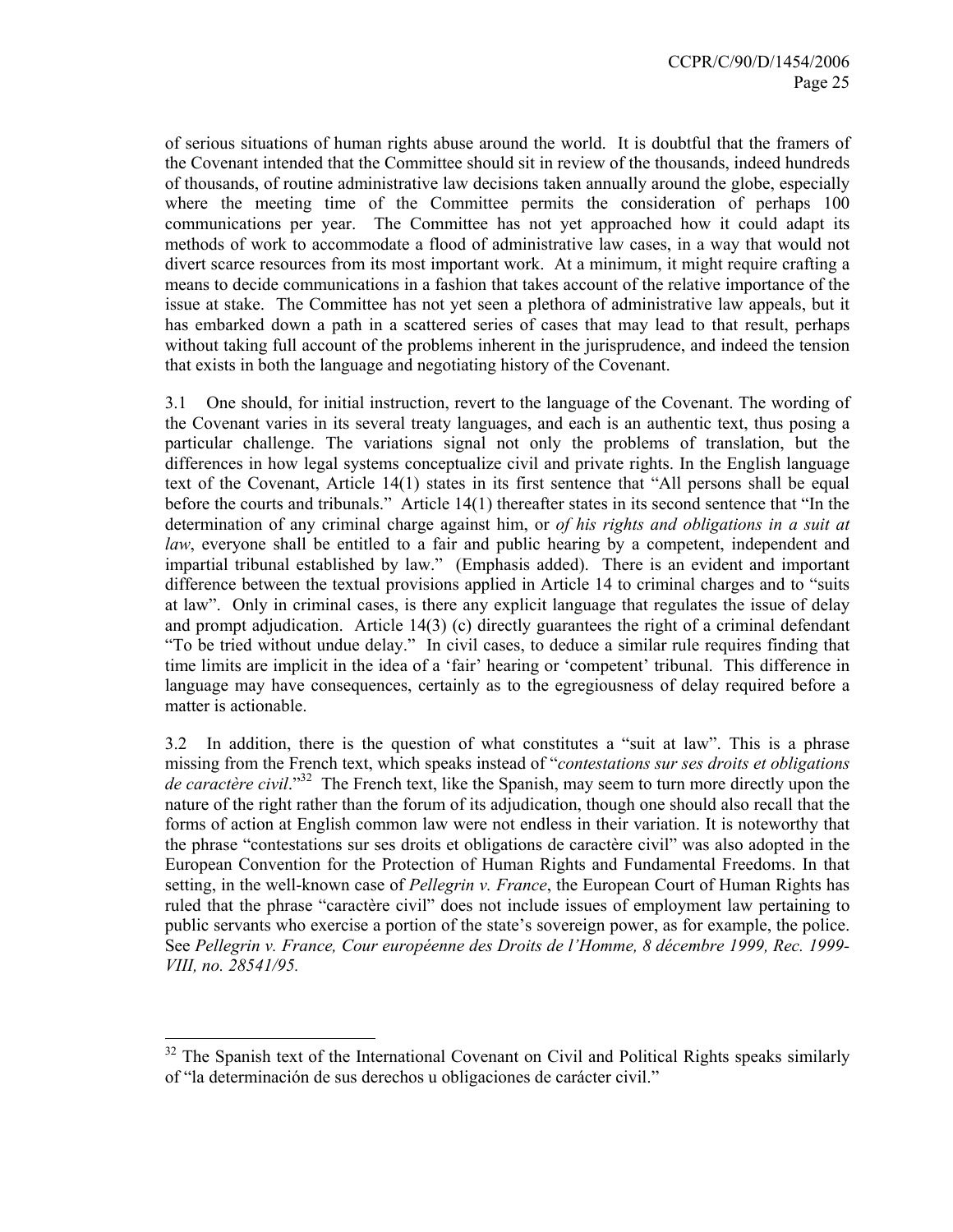3.3 Though the Human Rights Committee has not adverted to the *Pellegrin* case in its recent decisions, it is noteworthy that in the seminal case of *Y.L. v. Canada,* No. 112/1981, 8 April 1986, the Committee sounded a similar note. In *Y.L. v. Canada*, the Committee suggested that the application of Article 14(1) in non-criminal cases would depend either on the nature of the right or on the particular forum. The scope of Article 14(1) in non-criminal matters was arguably limited to civil law issues, rather than public law, and matters heard in a "court" or "tribunal."<sup>33</sup> The Committee often quotes the test from *Y.L. v. Canada* in a more abbreviated form, noting that it is the nature of the right, rather than the status of the parties, that is important. But it is well to remember that the nature of the right was not seen as a trivial question in the original formulation. Rather, in the formulation of *Y.L. v. Canada*, there may be governmental decisions not amenable to review under Article 14(1) of the Covenant, because of that article's limited scope. $34$ 

4.1 In considering that there may be issues of administrative law not amenable to review in this Committee, the negotiating history of Article 14 is especially telling.<sup>35</sup> The original treaty text proposed in the Human Rights Commission in 1947 in a Secretariat draft would have guaranteed individuals in non-criminal cases "access to independent and impartial tribunals for the determination of rights and duties under the law" with a "right to consult with and to be represented by counsel." See E/CN.4/21 annex A (Secretariat), art. 27.

4.2 The United States representative initially offered a proposal that was similar – to guarantee that "Every person has the right to have any civil claims or liabilities determined without undue

l  $33$  See Y.L. v. Canada, No. 112/1981, 8 April 1986, at para. 5 ("The Working Group of the Human Rights Committee … considered that the decision [on admissibility] might require a finding as to whether the claim which the author pursued, in the last instance before the Pension Review Board was a 'suit at law' within the meaning of article 14 paragraph 1, of the Covenant. The Working Group of the Committee therefore requested the author and the State party to respond to the best of their abilities, to the following questions: (a) How does Canadian domestic law classify the relationship between a member of the Army and the Canadian State? Are the rights and obligations deriving from such a relationship considered to be civil rights and obligations *or* rights and obligations under public law? (b) Are there different categories of civil servants? Does Canada make a distinction between a statutory regime (under public law) and a contractual regime (under civil law)?" (Emphasis added).

<sup>&</sup>lt;sup>34</sup> See Y.L. v. Canada. No. 112/1981, 8 April 1986, at para. 9.2 ("The travaux preparatoires do not resolve the apparent discrepancy in the various language texts. In the view of the Committee, the concept of a 'suit at law' or its equivalent in the other language texts is based on the nature of the right in question rather than on the status of one of the parties (government, parastatal or autonomous statutory entities), or else on the particular forum in which individual legal systems may provide that the right in question is to be adjudicated upon, especially in common law systems where there is no inherent difference between public law and private law, and where the courts normally exercise control over the proceedings either at first instance or on appeal specifically provided by statute or else by way of judicial review.").

<sup>35</sup> For an introduction to the negotiating history of the Covenant, see Marc J. Bossuyt, *Guide to the "Travaux Préparatoires" of the International Covenant on Civil and Political Rights*  (Martinus Nijhoff Publishers 1987). It is striking, however, that in a setting of active jurisprudence, there has been no publication of the full *travaux*.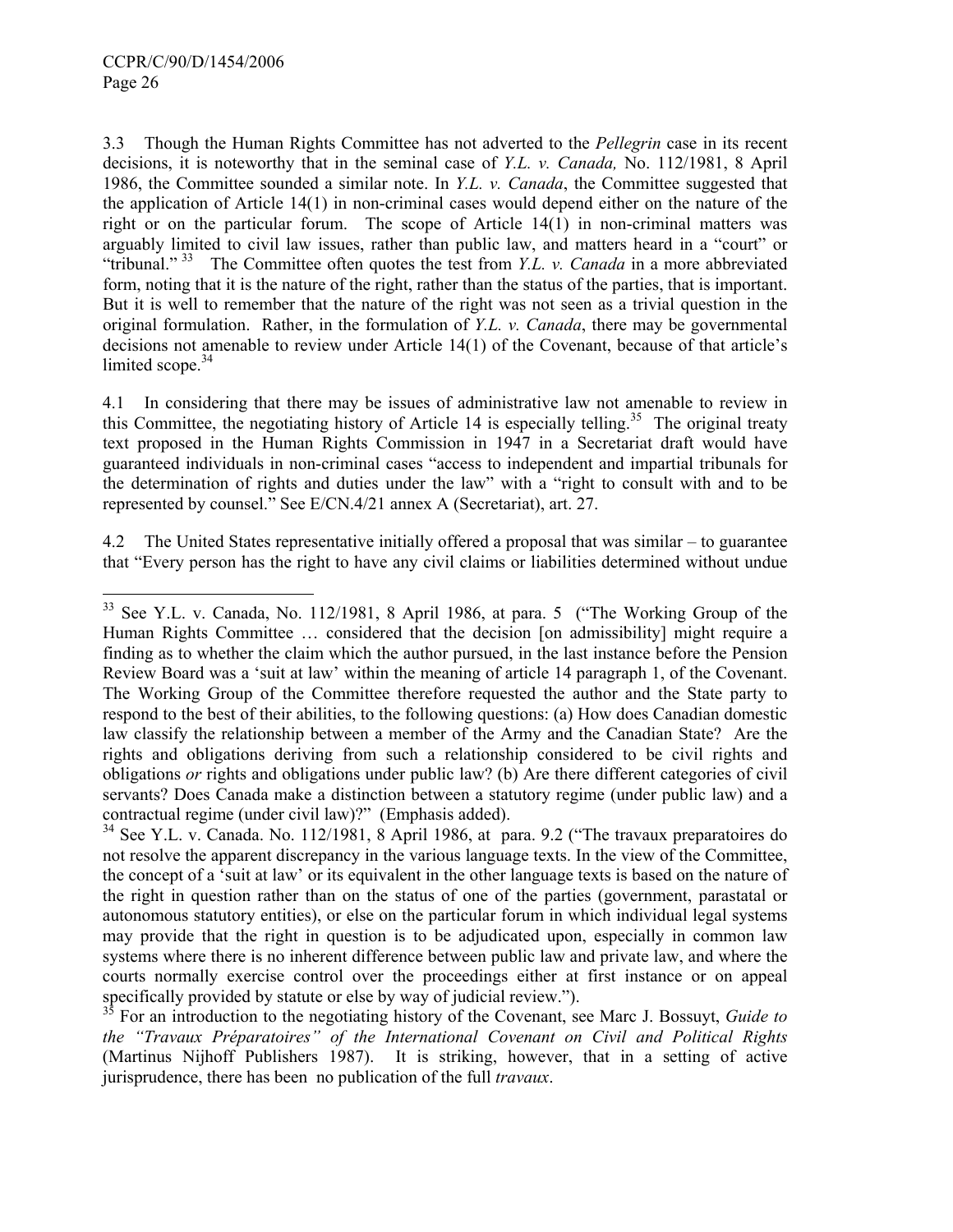delay by a competent and impartial tribunal, before which he has the opportunity for a fair hearing, and has the right to consult with and to be represented by counsel." See E/CN.4/21 annex C, art. 10, and E/CN.4/AC.1/8 (referring to Secretariat text Article 27).

4.3 In its second session, the drafting group of the Human Rights Commission considered a third text that spoke of a Covenant right of access to a tribunal, for the resolution of civil law matters. It read: "In the determination of his rights and obligations, everyone is entitled to a fair hearing before an independent and impartial tribunal and to the aid of counsel." See E/CN.4/37 (USA), Art.10.

4.4 But then, on June 1, 1949, the American representative Mrs. Eleanor Roosevelt warned that the Covenant guarantee of a hearing before an independent and impartial tribunal might be too broad, if it were applied to all "rights or obligations". Mrs. Roosevelt recast and limited the text to refer only to "civil suits" instead of "rights and obligations." See E/CN.4/253. Mrs. Roosevelt explained the reason for the change in stark terms:

"The reason for that was that many civil rights and obligations, such as those connected with military service and taxation, were generally determined by administrative officers rather than by courts; the original text, on the other hand, appeared to suggest that all such rights and obligations must necessarily be determined by an independent and impartial tribunal. The United States amendment would obviate such an interpretation." (E/CN.4/SR 107, pp. 2-3) (emphasis added).

 Mrs. Roosevelt's change was apparently intended to preserve the role of administrative processes in which the decision-maker might be part of an executive branch and not meet strict requirements of independence and impartiality.

4.5 In response, the French representative, the distinguished statesman René Cassin, proposed striking the word "civil" from the phrase "civil rights and obligations" -- on a ground that would have *broadened* the guarantee in its substantive coverage -- for the word "civil" did "not include fiscal, administrative and military questions, in which matters it was possible to appeal, in the final instance, to court." E/CN.4/SR107, p. 6.

4.6 The Egyptian representative, Mr. Omar Loutfi, agreed that "civil" was "too narrow in that it did not include matters dealing with taxation or military service, for instance." E/CN.4/SR107, p. 7. Mr. Karim Azkoul of Lebanon also offered the same view. See E/CN.4/SR107, p. 8.

4.7 In subsequent deliberations, on June 2, 1949, the Danish representative Dr. Max Sorensen expressed the concern that the proposal that "everyone should have the right to have a tribunal determine his rights and obligations" was "much too broad in scope; it would tend to submit to judicial decision any action taken by administrative organs exercising discretionary power conferred on them by law. He appreciated that the individual should be ensured protection against any abuse of power by administrative organs but the question was extremely delicate and it was doubtful whether the Commission could settle it there and then." See E/CN.4/SR109, at p. 3.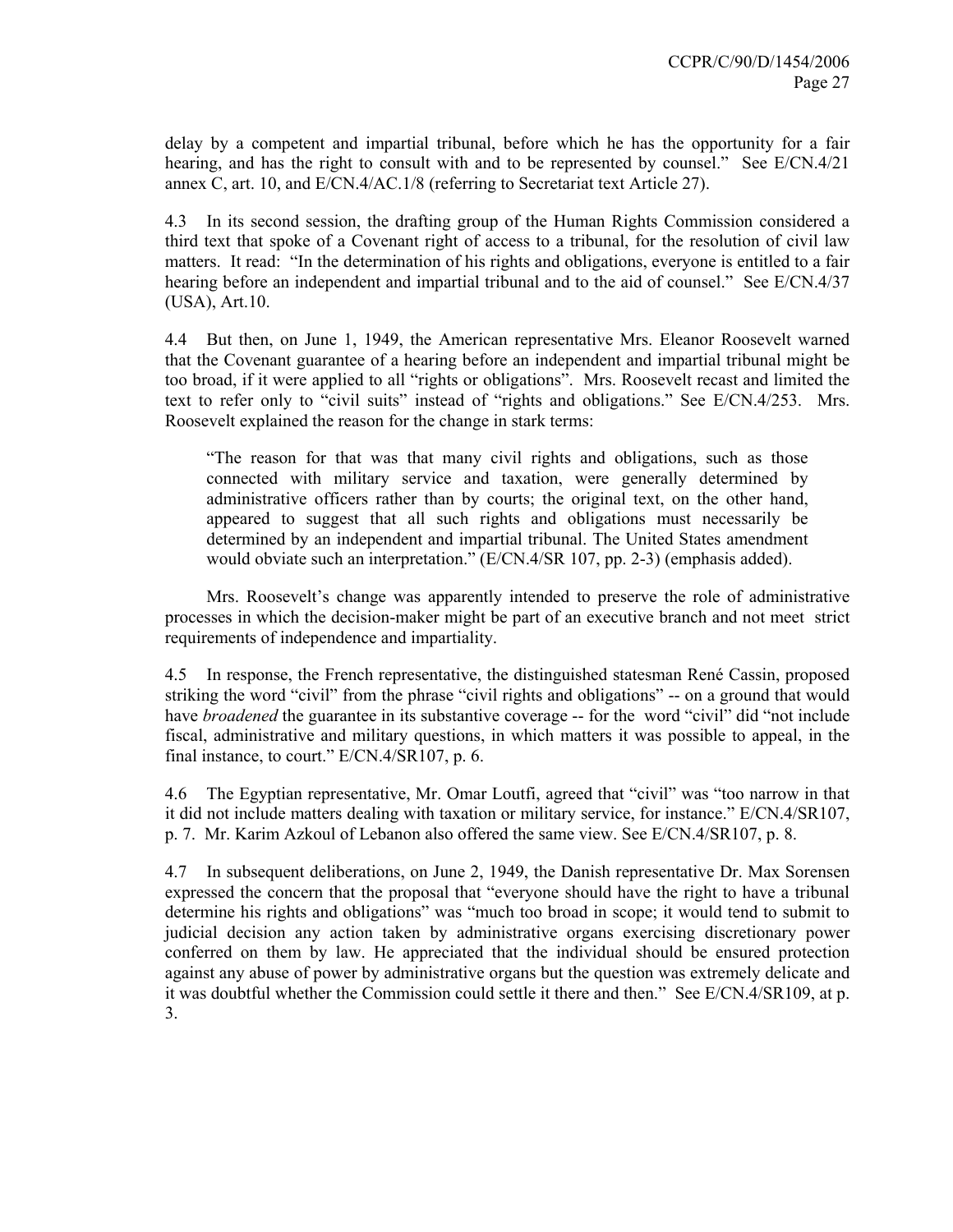4.8 The Guatamalan representative, Mr. Carlos Garcia Bauer, echoed the concern adverted to by France, Egypt, and Lebanon "that civil suits did not cover all the cases contemplated … for example, commercial and labour questions." See E/CN.4/SR109, at p. 7.

4.9 Mrs. Roosevelt entered the colloquy again, and did not express any opposition to striking the word "civil." In seeming response to the concern that all administrative actions would be automatically regulated by the strictures of the Covenant, or that administrative discretion would be lost, she noted that the insertion of the words "in a suit at law" was "to emphasize the fact that appealing to a tribunal was an act of a judicial nature." See E/CN.4/SR 109, at 8. In other words, it was the appeal to a tribunal, not the underlying matter, which constituted a suit at law. The coverage of the Covenant was limited to cases where a right or obligation was tried or reviewed in a court or tribunal.

4.10 Finally, on June 2, 1949, the French representative René Cassin offered a change that built on Mrs. Roosevelt's language, stating that:

"The Danish representative's statement had convinced him that it was very difficult to settle in that article all questions concerning the exercise of justice in the relationships between individuals and governments. He was therefore prepared to let the words "or of his rights and obligations" … be replaced by the expression "or of his rights and obligations in a suit at law." (See E/CN.4/SR 109, p. 9.)

4.11 Thus, the word "civil" was dropped in the English language version, and the reach of Article 14(1) in administrative matters was seemingly limited to the ultimate stage of appeal to a judicial tribunal. This was incorporated in the text offered and approved on 2 June 1949 (see E/CN.4/286, and E/CN.4/SR.110, p. 5).

4.12 The Yugoslav representative Mr. Jeremovic later reiterated the view that there should be no implication that all civil matters had to be heard by an independent tribunal. Issues such as "infringement of traffic regulations" were "usually considered within the jurisdiction of the police or similar authorities and were dealt with as matters of administrative procedure." See E/CN.4/SR.155 Part II, p. 5. A later Philippines proposal for deletion of the phrase "suit at law" was defeated by 11 votes to 1, with one abstention. See E/CN.4/SR.155 Part II, p. 8.

4.13 This preliminary survey of a complicated negotiating history is offered on the premise that the Committee, in its construction of the meaning of Article 14, should have reference not merely to its own view of desirable practice, but also to what the States parties at the time thought they were enacting. This does not deny the possibility of a 'progressive development' of the law and it is not a simplistic 'founder's syndrome.' But it does mark the claim that the Committee may wish to pay heed to the negotiating history of a complicated text, as an important starting place in its construction of the Covenant. The expectations of States parties when they ratify a Covenant certainly deserve some weight.

4.14 In the context of the present case, the negotiating history of the Covenant offers little support to the view that there is any strict time limit on an overall administrative process, or that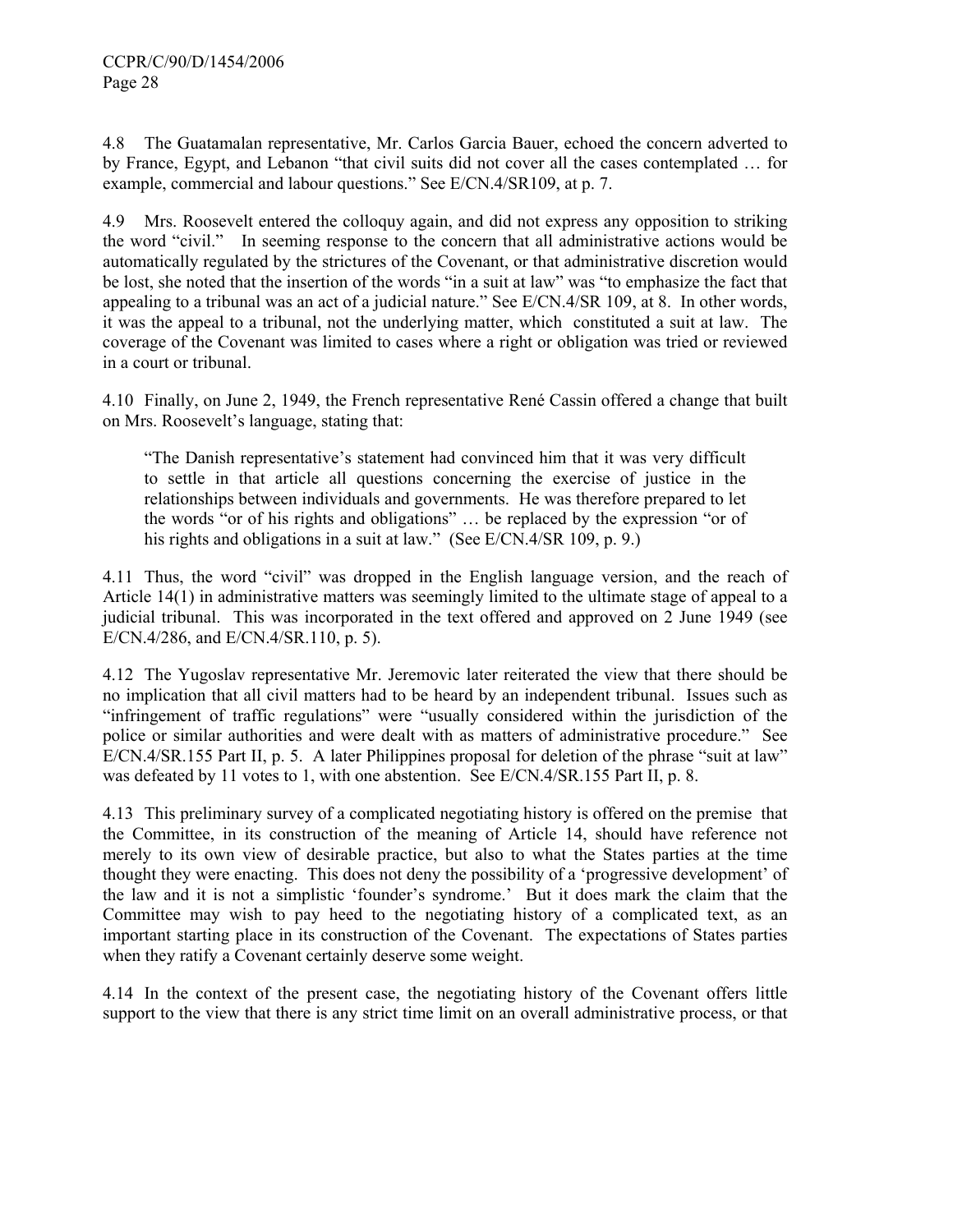any stage other than the appeal to a court is covered within the ambit of Article  $14(1)$ .<sup>36</sup> In using factually specific grounds as the basis for dismissing a variety of claims advanced by Mr. Lederbauer, one assumes that the Committee does not mean to alter this important distinction.<sup>37</sup> In addition, one also hesitates to permit the inference that every time a State party seeks to assure independence and impartiality in an administrative organ, that this automatically converts the organ into a court or tribunal within the meaning of the Covenant.<sup>38</sup>

5.1 Finally, it may be worthwhile to review several nuances of the Committee's decisions under Article 14 in administrative law settings. This halting and occasional line of cases cautions against any facile belief that the Committee can sit as a fourth instance body in reviewing innumerable matters of administrative process.

5.2 The first major case, *Y.L. v. Canada*, No. 112/1981, submitted on 7 December 1981 and decided on 8 April 1986, *supra*, concerned the challenge mounted by a Canadian soldier dismissed from the army for alleged mental disorders. His appeal was heard and denied in proceedings before the Canadian Pension Commission, Entitlement Board, and Pension Review Board. The complainant argued that the Canadian Pension Review Board was not independent and impartial and lacked fair process. The State party defended on the claim that the proceedings before the Pension Review Board were not a "suit at law" within the meaning of the Covenant and that, in any event, the soldier could have challenged the results before the Federal Court of Appeal.

5.3 As noted above, the working group of the Committee concluded in its discussion of admissibility that it might be important to determine whether the service member's rights and obligations were considered to be "civil rights and obligations" or instead as "rights and obligations under public law". See Views of the Committee, *Y.L. v. Canada*, No. 112/1981, at paragraph 5. This is the distinction that the European Court of Human Rights later found to be central under Article 6 of the European Convention for the Protection of Human Rights and Fundamental Freedoms, in the *Pellegrin* case. The majority of the United Nations Human Rights Committee further observed that "it is correct to state" that the guarantees of the second sentence of Article 14(1) *"are limited* to criminal proceedings *and to any 'suit at law.*'" Views of the Committee, Y.L. v. Canada, at paragraph 9.1 (emphasis added).

5.4 Ultimately, the majority of the Committee disposed of the case by observing that the author had had a further review available to him in the Canadian Federal Court of Appeal. In its characterization of the scope of Article 14(1), the Committee adopted a two-part test that draws upon the equal authentic texts of the several languages of the Covenant. We ought not to forget its second part.

5.5 The Committee stated:

 $\overline{a}$ 

"In the view of the Committee, the concept of a 'suit at law' or its equivalent in the other language texts is based on the nature of the right in question rather than on the

<sup>36</sup> Compare Bernhard Graefrath, Menschenrechte und internationale Kooperation, *10Jahre Praxis des Internationalen Menschenrechtskomitees,* Berlin 1998, at p. 202.

<sup>&</sup>lt;sup>37</sup> See Views of the Committee, paragraphs 7.4, 7.5 and 7.6.

<sup>&</sup>lt;sup>38</sup> See Views of the Committee, paragraphs 5.2, 7.3, and 7.7.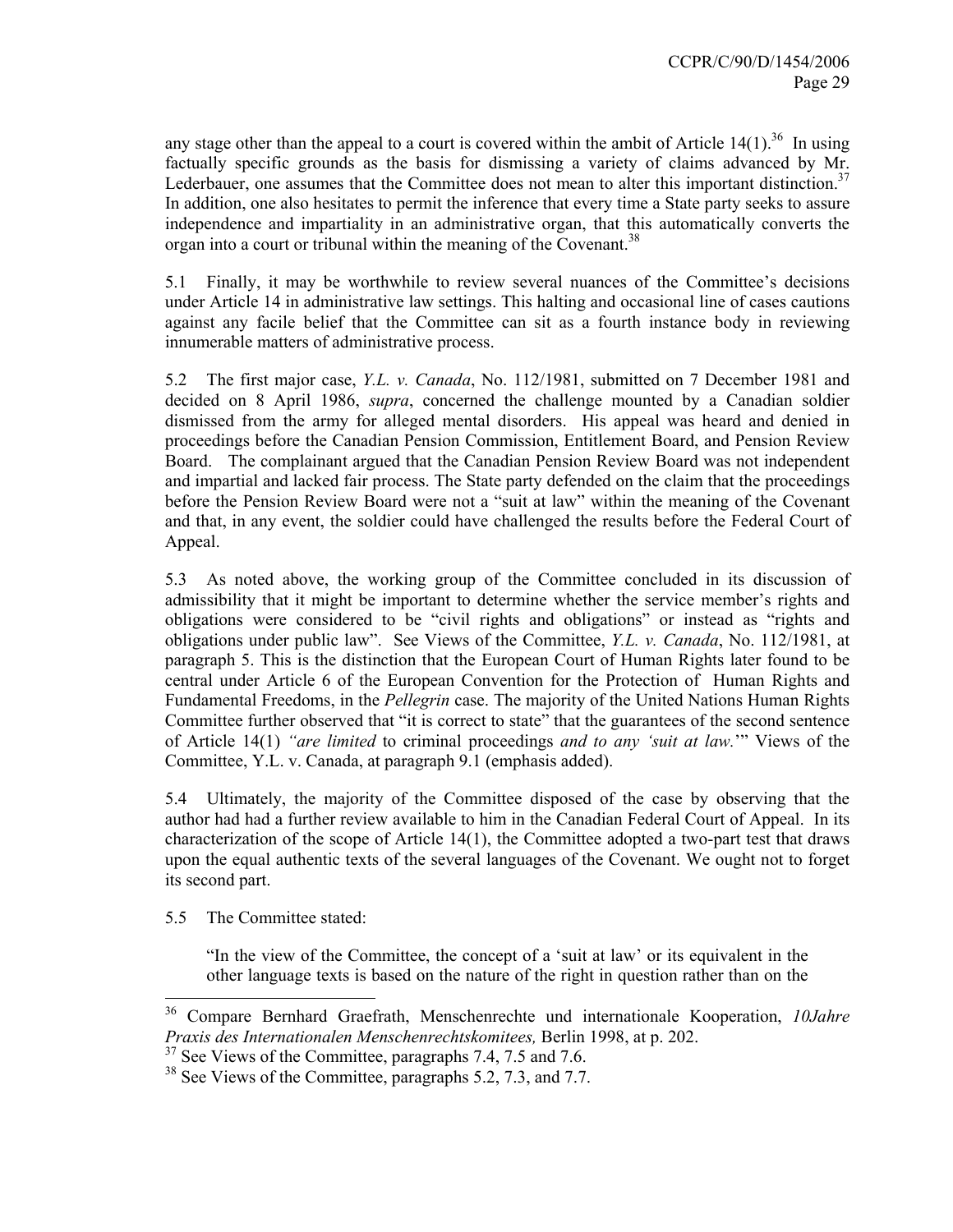status of one of the parties (governmental, parastatal or autonomous statutory entities), *or else* on the particular forum in which individual legal systems may provide that the right in question is to be adjudicated upon, especially in common law systems where there is no inherent difference between public law and private law, and where the courts normally exercise control over the proceedings either at first instance or on appeal specifically provided by statute or else by way of judicial review."

See Views of the Committee, *Y.L. v. Canada*, No. 112/1981, at Paragraph, 9.2 (emphasis added).

5.6 The first prong seemingly adverts to a distinction between private rights and public rights. The second prong seems to permit (as well as limit) the Covenant's further extension to adjudications in judicial forums where a particular state system may allow review of a broader portfolio of rights. The majority ultimately concluded that the author's failure to take an appeal to the Canadian Federal Court of Appeal precluded any violation.

5.7 Three members of the Human Rights Committee went further and stated in *Y.L. v. Canada*  that the Covenant did not apply to the dispute of the soldier, for two reasons. These reasons are the nature of the right, and the forum of the decision. First, in Canada, "the relationship between a soldier, whether in active service or retired, and the Crown has many specific features differing essentially from a labour contract under Canadian law." Individual Opinion of Bernhard Graefrath, Fausto Pocar, and Christian Tomuschat, concerning the admissibility of communication no. 112/1981, Y.L. v. Canada, at paragraph 3. Second, the Pension Review Board, said the concurring members, "is an administrative body functioning within the executive branch of the Government of Canada, lacking the quality of a court." Thus, said the concurring members, "[n]either of the two criteria which would appear to determine conjunctively the scope of article 14, paragraph 1, of the Covenant is met."

5.8 In the next major case, *Casanovas v. France*, No. 41/1990, decided 7 July 1993, a complaint was brought by the former head of the fire brigade of the city of Nancy, France, who had been dismissed for alleged incompetence. The *Tribunal Administratif* granted the fire chief's appeal and reinstated him. However, a second proceeding against the fire chief led again to his dismissal. This time, the *Tribunal Administratif* closed a preliminary inquiry and declined to move the matter up on the calendar, citing other cases that dated from four years prior. The European Commission of Human Rights in the meantime ruled the fire chief's complaint to be inadmissible under the European Convention for the Protection of Human Rights and Fundamental Freedoms because the Convention "does not cover procedures governing the dismissal of civil servants." See Views of the Committee, *Casanovas v. France*, at para. 2.5.

5.9 In the proceeding before the United Nations Human Rights Committee, France noted that the European Commission had been faced with identical treaty language under the European Convention, and argued that the Committee should construe the Covenant's category of "caractère civile" in a parallel way. France also argued that Article 14(1) had no provision imposing time limits in non-criminal matters.

5.10 Curiously, the Committee examined only the first prong of the test from *Y.L. v. Canada*, finding that the appropriate measure was "the nature of the right in question rather than on the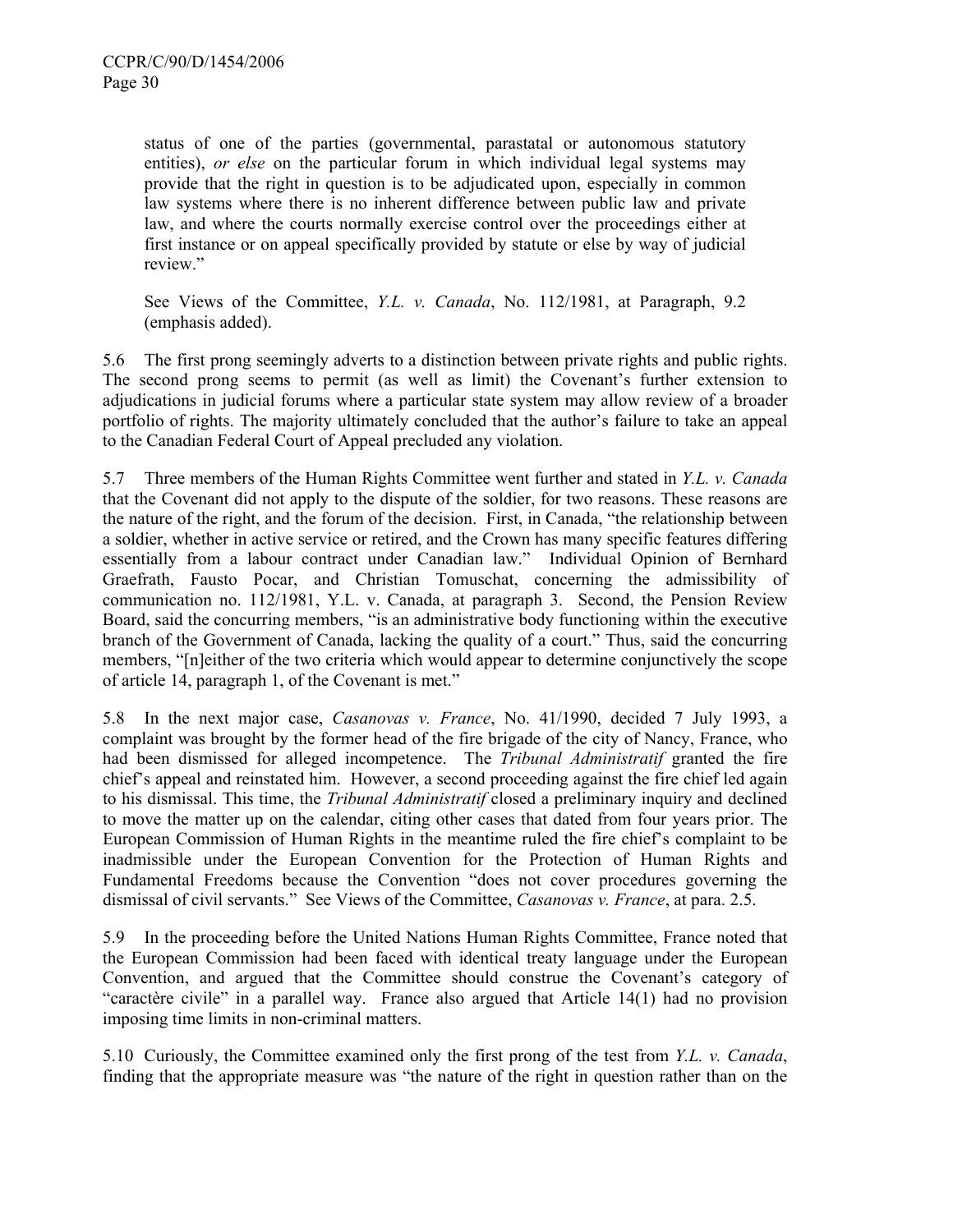status of one of the parties." Views of the Committee, *Casanovas v. France*, No. 441/1990, 7 July 1993, para. 5.3. In its review of admissibility, the Committee offered no reason for its conclusion that the employment relationship of a French fire chief to a municipality should be construed in a different fashion than the relationship of a Canadian soldier to his national government. The Committee later concluded, in a separate ruling on the merits, that the French Administrative Tribunal's delay of two years and nine months in deciding the case was not a violation of Article 14(1), in part because the "Tribunal did consider whether the author's case should have priority over other cases." Views of the Committee, *Casanovas v. France*, No. 441/1990, 19 July 1994, at paragraph 7.4.

5.11 Subsequently, the Human Rights Committee again examined the application of Article 14 in *Nicolov v. Bulgaria*, No. 824/1998, filed 14 January 1997, and decided 24 March 2000. The Committee found to be unsubstantiated the claim of a district attorney that he had been forced out of office in violation of the Covenant. The High Judicial Council of Bulgaria ordered the dismissal, and the action was affirmed by the Bulgarian Supreme Court. The UN Human Rights Committee found that the High Judicial Council was a mere "administrative body", see Views at paragraph 2.1, footnote 1, and the author's claim that Council members were biased against him was dismissed as "not … substantiated", without any explanation as to whether an administrative body as such could be bound by the requirements of Article 14(1). The basis for challenging the dismissal might have rested on a claim that the review procedure of the Supreme Court of Bulgaria was itself amenable to Committee scrutiny, since the court was indisputably a judicial body covered by Article 14.

5.12 One should also note a fourth case of *Franz and Maria Deisl v. Austria*, No. 1060/2002, submitted on 17 September 2001 and decided 27 July 2004. Represented by counsel Alexander H.E. Morawa, the complainants presented an exceedingly complicated set of facts dealing with zoning law in a municipality near Salzburg, including the conversion of a granary into a weekend house, and an appeal against a demolition order concerning a granary that was to be converted into a shed. The authors complained of an administrative process that "took more than 30 years", and was met at the end by decisions of the Administrative Court and Constitutional Court delayed as long as two years and nine months. See Views of the Committee, *Deisl v. Austria*, at paragraph 3.4. Austria invoked its reservation to Article 14 of the Covenant that sought to maintain "the Austrian organisation of administrative authorities under the judicial control of the Administrative Court and the Constitutional Court." See Views of the Committee, *id.*, at paragraph 6.4. In regard to the delays before those two courts, Austria noted that the Constitutional Court had also been faced with some 5,000 cases in regard to alien law, stemming from the conflict in the Balkans, and 11,000 complaints about minimum corporate tax.

5.13 The authors claimed that the range of rights covered by Article 14 of the International Covenant was broader than article 6(1) of the European Convention, in particular, because the word "civil" did not appear in the Covenant. Relying upon the "nature of the right" language adduced in the earlier *Y.L. v. Canada* case, but in this rather different context, the Committee opined that "the … request for an exemption from the zoning regulations, as well as the orders to demolish their buildings, *relate to* the determination of their rights and obligations in a suit at law." See Views of the Committee, *Deisl v. Austria*, at paragraph 11.1 (emphasis added). This broader phrase might seem to suggest that preliminary administrative decisions are also covered by the Covenant.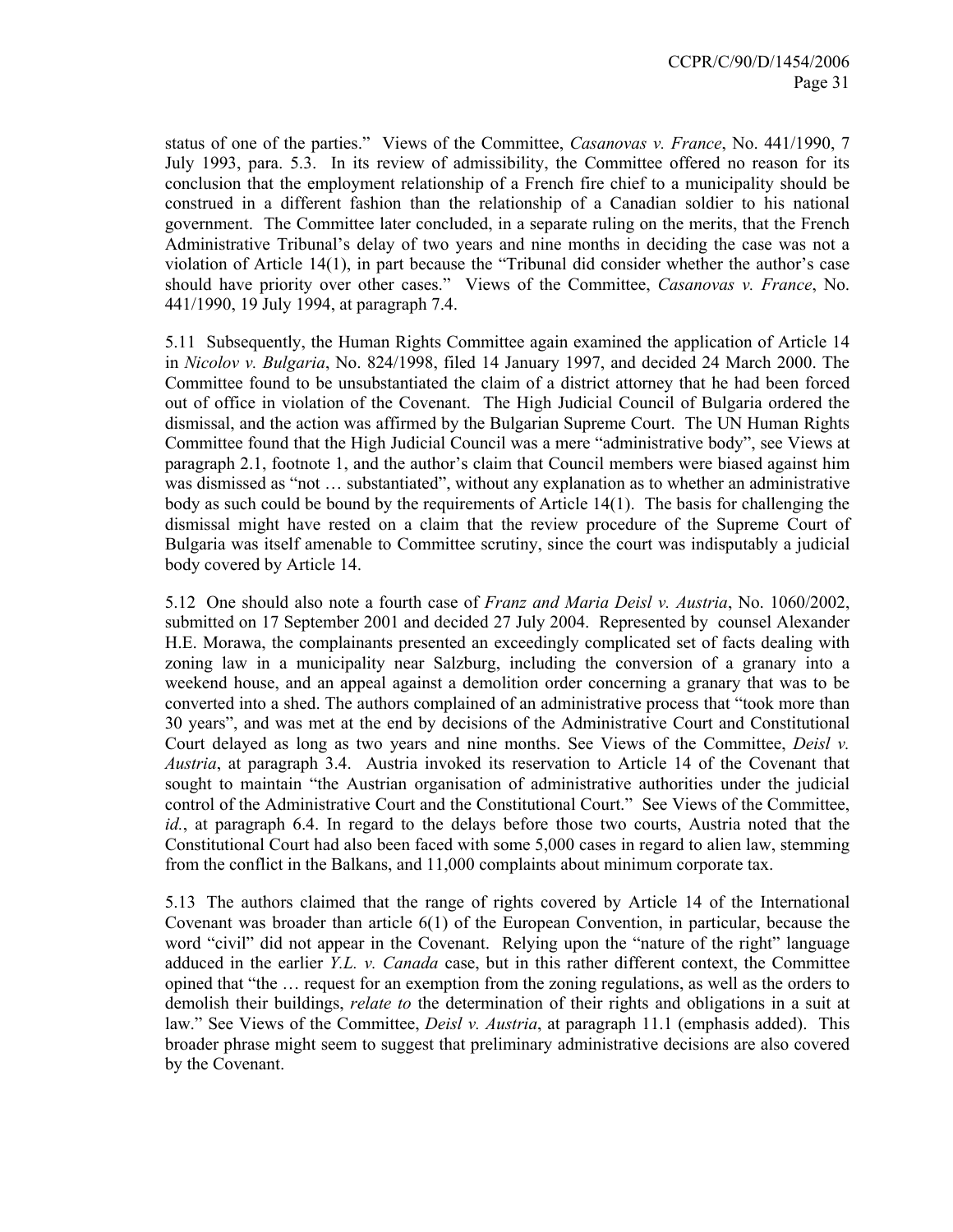5.14 In addressing admissibility and the merits, the Committee noted in the *Deisl* case that article 14(1) "does not require … that decisions are issued by [independent and impartial] tribunals at all appellate stages." See Views of the Committee, at paragraph 10.7. But the Committee then seemingly considered tests for unreasonable delay in relation to municipal and provincial administrative authorities that were not themselves "courts" or "tribunals" under Article 14, even though there were reviewing courts in Austria that would, ultimately, review these same proceedings. The Committee also referred to "delays of the proceedings as a whole", not restricting its gaze to the two particular judicial tribunals. See Views of the Committee, at paragraph 10.11.

5.15 Although I joined in the majority at the time, these tests widely applied would mean that the Human Rights Committee sitting in Geneva could become the arbiter of the calendar delays of all administrative agencies within 160 States parties. It is doubtful that this is what the Committee intended in *Y. L. v. Canada*, or indeed, what the drafters intended in 1949. Though no violation was sustained on the facts of *Deisl v. Austria*, the dicta of the decision potentially could open a Pandora's Box. Though not fully comprehended at the time, similar scrutiny could bring thousands of decisions each year before the Committee. One may note, as well, that the disposition of this particular petition to the Human Rights Committee entailed a 19-page opinion and substantial deliberative time, in a matter that does not approach the moral or legal seriousness of so many other petitions presented under the Optional Protocol to the Human Rights Committee.<sup>39</sup>

5.16 And then, there is the case of *Perterer v. Austria*, No. 1015/2001, filed on 31 July 2001, and decided on 20 July 2004, in which the complainant was again a municipal official, robustly represented by counsel Alexander H.E. Morawa. As with *Lederbauer*, the complainant in *Perterer* was accused of using public resources for private purposes, and failing to attend scheduled job-related hearings on building projects. He was suspended by the Austrian Disciplinary Commission, and as in the *Lederbauer case*, challenged the qualifications of the chairman of the Disciplinary Commission senate, even seeking to bring criminal charges against him. The complainant engaged in another series of challenges that delayed the proceedings. He argued he was unfit to stand trial for medical reasons. When a new senate chairman was appointed, he newly challenged the two ordinary senate members nominated by the municipality, claiming they also lacked independence. After a remand of the matter affirmed his right to challenge those members, he launched another challenge to disqualify the new senate chairman. The initial chairman returned to conduct the proceeding, was again challenged by Perterer, and the second senate chairman then returned to conduct the proceeding. The Appeals Commission finally dismissed Perterer's complaint that the second chairman's brief prior service had prejudiced him. Perterer also had challenged, one might add, the composition of the Disciplinary Appeals Commission, seeking to disqualify its chairman and two members. The Austrian

<sup>39</sup> There are certainly cases where a substantive Covenant guarantee may have procedural implications. E.g., Pashtukhov v. Belarus, No. 814/1998 (arbitrary dismissal of constitutional court judge by presidential decree implicates articles 14 and 25); Munoz v. Peru, No. 203/1986 (articles 14 and 25 violated where police officer dismissed without required statutory hearing). *Cf.* Manfred Nowak, *U.N. Covenant on Civil and Political Rights, CCPR Commentary*, 2d rev.ed., 2005, at p. 67 (relationship between Article 2 and substantive rights under the Covenant).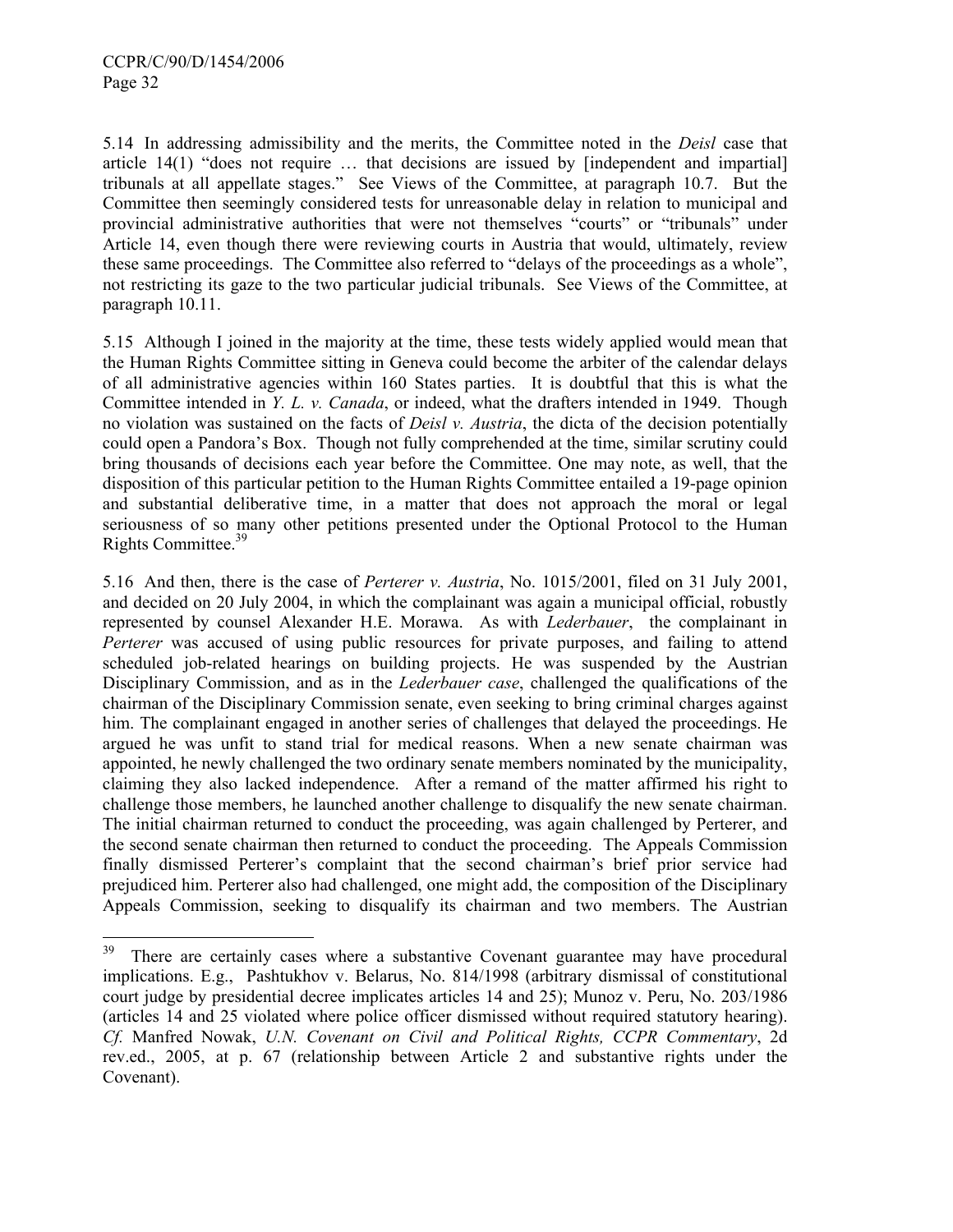Administrative Court rejected Perterer's challenge to the composition and decision of the Appeals Commission. His complaint to the European Court of Human Rights was also rejected on the ground that the European Convention did not cover the matter of the discharge of civil service employees, Peterer then complained to the UN Human Rights Committee, arguing with no apparent irony that the Austrian proceedings had lasted too long. The State party argued that Article 14(1) of the International Covenant on Civil and Political Rights did not apply to disputes between administrative authorities and civil servants who exercise public powers. Upon the rationale of *Y.L. v. France*, the state party also noted that Disciplinary Commission decisions could be appealed to the Austrian Civil Service Appeals Commission and Administrative Court, and thus, that the undisputed independence and impartiality of the latter fully met the standards of Article 14.<sup>40</sup>

5.17 The Human Rights Committee concluded, however, that the State party had "conceded that the trial senate of the Disciplinary Commission was a tribunal within the meaning of article 14, paragraph 1 of the Covenant", see Views of the Committee, *Perterer v. Austria*, at paragraph 9.2, though it is open to argument whether the State party merely meant that the Commission was impartial and independent even while not constituting a tribunal. The Committee also concluded that the renewed service of the second chairman of the trial senate "raises doubts about the partial character of the trial senate," even though the Administrative Court dismissed this complaint as unfounded. The Committee acknowledged that the Administrative Court had "examined this question, [but] it only did so summarily." See Views of the Committee, *Perterer v. Austria*, at paragraph 10.4. And finally, the Human Rights Committee found that the 57 months consumed in the administrative proceedings was excessive, because part of the time was taken in the appeal of decisions that were later reversed. See Views of the Committee, *Perterer v. Austria*, at paragraph 10.7. Although these Views occasioned no dissents, one may question in retrospect, with a longer view of the case law, whether this type of detailed reproval of the national administrative law of a particular state system can constitute the kind of violation that the drafters of Article 14 meant to reach. Certainly, the substantial delay of 57 months seems less surprising against a background in which the complainant tried to disqualify every reviewing official involved in his case. It would also be surprising to conclude, as a general matter, that the reversal of a good faith error in a lower body necessarily means that unreasonable time has been taken. In setting standards for acceptable delay, this Committee has a responsibility to take account of the challenges faced by national reviewing bodies in light of their calendars. Standard setters may wish to recall the unavoidable and lengthy delays that even this Committee has occasionally faced in its own work.

 $\overline{a}$ 

<sup>40</sup> *Accord* I.P. v. Finland, No. 450/1991, decided 26 July 1993, at para. 6.2 (inadmissibility of Article 14 challenge to administrative procedure of tax authorities, noting that "whether matters relating to the imposition of taxes are or are not 'rights or obligations in a suit at law' does not have to be determined, because in any case the author was not denied the right to have his claims concerning the decision by the Tax Office heard before an independent tribunal.".). The Human Rights Committee's reversion in this later case to the test of Y.L. v. France case may have important lessons for our jurisprudence, suggesting that the availability within national law of an appeal to an impartial tribunal is sufficient, in general, to satisfy the requirements of Article 14 in regard to administrative proceedings.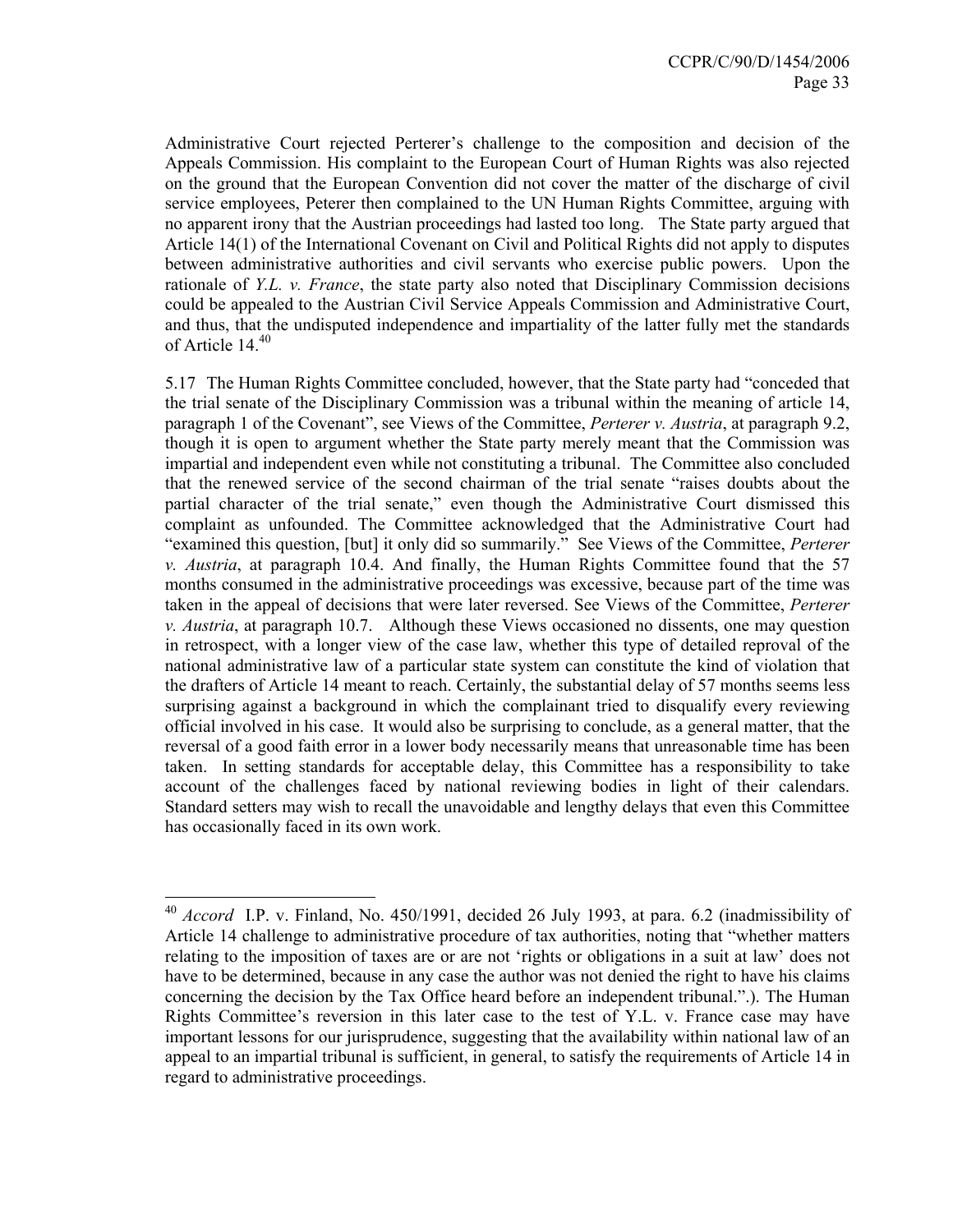6.1 Thus, these sorts of cases may properly demand a reflection upon the drafting history and preparatory record of the Covenant – if only to ascertain whether this extrusion of Article 14(1) and the accompanying use of scarce Committee time in order to govern the intricate detail of national administrative processes is in fact consistent with the profoundly important vocation of the Covenant.

6.2 The Human Rights Committee is properly protective of its jurisdiction. But this new example of a genre of routine and fact-specific administrative cases again warrants asking whether we have done justice to the treaty reservation taken by many European states in joining the Optional Protocol. Under Austria's reservation to the Optional Protocol, the Committee is precluded from reexamining a communication that presents the same "matter" previously examined by the European Court of Human Rights under the European Convention for the Protection of Human Rights and Fundamental Freedoms.<sup>41</sup> The French language text of Article 14(1) of the International Covenant is a close replica of the French language text of Article 6(1) of the European Convention in its reference to "contestations sur ses droits et obligations de caractère civil."<sup>42</sup> It is certainly ambitious to say that a "matter" is not covered by the reservation simply because the Committee prefers to take a different view of the merits, in contrast to the European Court. It is also worth recalling that the deliberate usage of the phrase "droits et obligations de caractère civil" in the language of the International Covenant was noticeably narrower than the language of the Universal Declaration of Human Rights voted by the General Assembly in 1948, which referred generally to "*droits et obligation*s."43 The

l  $41$  The English text of the Austrian reservation to the Optional Protocol reads as follows:

<sup>&</sup>quot;On the understanding that, further to the provisions of article 5(2) of the Protocol, the Committee provided for in Article 28 of the Covenant shall not consider any communication from an individual unless it has been ascertained that the same matter has not been examined by the European Commission on Human Rights established by the European Convention for the Protection of Human Rights and Fundamental Freedoms."

Since the date of the Austrian reservation, the work of the European Commission on Human Right has been taken up by the European Court of Human Rights. The reservation is appropriately read to apply to this successor body as well.

 $42$  The first sentence of Article 6(1) of the European Convention reads, in its French text, as follows: "Toute personne a droit à ce que sa cause soit entendue équitablement, publiquement et dans un délai raisonnable, par un tribunal indepéndant et impartial, établi par la loi, qui décidera, soit des *contestations sur ses droits et obligations de caractère civil*, soit du bien-fondé de toute accusation en matière pénale diregée contre elle." (Emphasis added).

Compare Article 14(1), second sentence, in the French text of le Pacte international relatif aux droits civils et politiques: "Toute personne a droit á ce que sa cause soit entendue équitablement et publiquement par un tribunal compétent, indépendant et impartial, établi par la loi, qui décidera soit du bien-fondé de toute accusation en matiêre pénale diregée contre elle, soit des *contestations* s*ur ses droits et obligations de caractère civil*." (Emphasis added).

<sup>&</sup>lt;sup>43</sup> See Article 10 of la Declaration universelle des droits de l'homme, adopted by the General Assembly on 10 December 1948, which reads as follows: " Toute personne a droit, en pleine égalité, à ce que sa cause soit entendue équitablement et publiquement par un tribunal indépendant et impartial, qui décidera, *soit de ses droits et obligation*s, soit du bien-fondé de toute accusation en matière pénale dirigée contre elle." (Emphasis added).